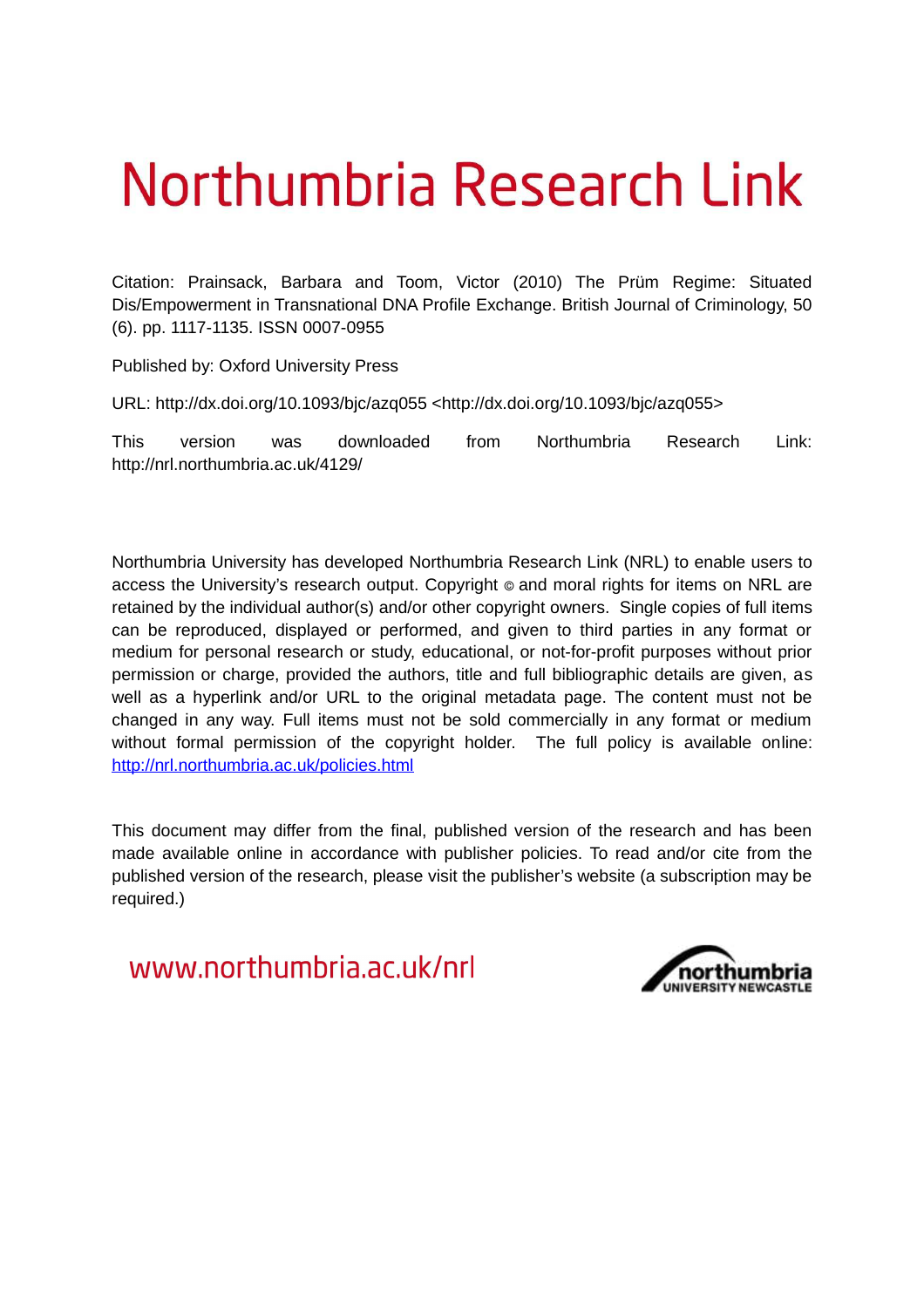# **\*\*\* Note: this is a pre print and the final version may be slightly different \*\*\***

**Authors:**  Dr Prainsack, Reader King's College London Centre for Biomedicine and Society (CBAS) Strand London WC2R 2LS UK [barbara.prainsack@kcl.ac.uk](mailto:barbara.prainsack@kcl.ac.uk)

Dr Victor Toom, Postdoctoral researcher Northumbria University Centre for Forensic Science (NUCFS) Newcastle upon Tyne UK

**The Prüm regime: Situated dis/empowerment in transnational DNA profile exchange** 

# **Abstract**

This paper argues that despite recent critique of surveillance studies scholars pertaining to the shortcomings of the panoptic model, core conceptual tools in contemporary surveillance studies still privilege a focus on the oppressive elements of surveillance. This often yields unsatisfying insights into why surveillance works, for whom, and at whose costs. We discuss the so-called Prüm regime, regulating the transnational exchange of bioinformation for forensic and police use within the EU, to illustrate our claims. By articulating instances of what we call 'situated dis/empowerment', we highlight the large extent to which the empowering and disempowering effects of surveillance depend on each other.

**Key words**: surveillance, forensic DNA technologies, Prüm Decision, situated dis/empowerment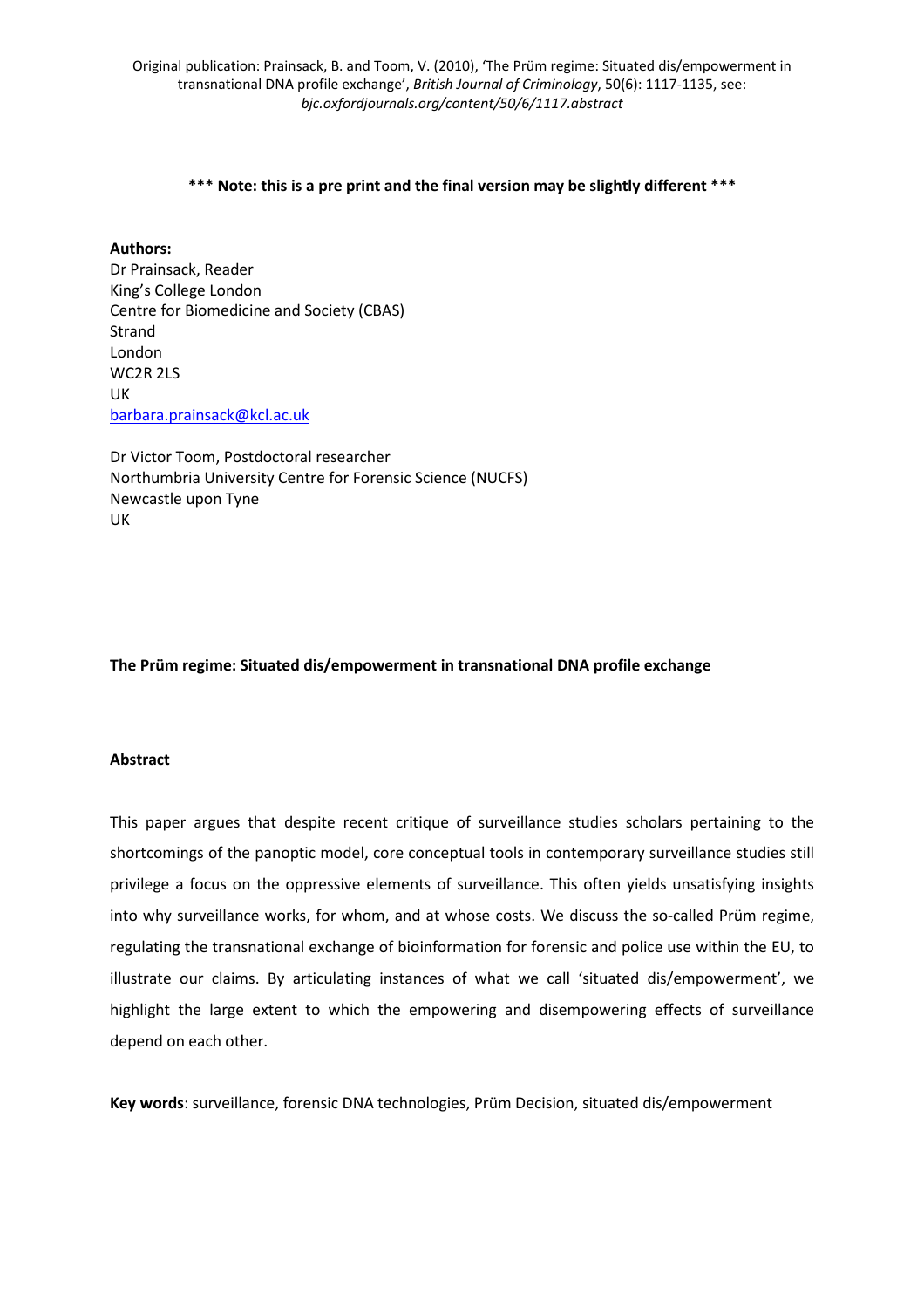#### **1. Introduction: Looking beyond the panopticon**

The panopticon has traditionally been one of the central conceptual frames of surveillance studies. While it originally signified an 18<sup>th</sup> and 19<sup>th</sup> century prison architecture enabling the guard to watch prisoners at any time, it has since become a metaphor for a society in which surveillance is often invisible and impossible to escape. Moreover, because those who are surveilled are aware that they could be watched at any moment, they discipline themselves. Prisons, schools, or monasteries are classic examples of the disciplining effect of the panopticon, while closed circuit television (CCTV) has often been cited as the symbol of panoptic ('all-seeing') surveillance in the late 20th and starting 21st century (Lyon 2001; for a critical discussion see Lippert 2009; Hier 2004).

Recent scholarly work – while acknowledging the overall value of the panoptic model for the analysis of dynamics of surveillance mechanisms and infrastructures –, increasingly draws attention to the limits of this model in aiding our understanding of surveillance in contemporary societies. For example, in his illuminating chapter 'Tear down the walls: on demolishing the panopticon', sociologist Kevin Haggerty argued that 'important attributes of surveillance that cannot be neatly subsumed under the "panoptic" rubric have been neglected' (Haggerty 2006: 23). He noted that because the panoptic model directs our gaze to the oppressive dimensions of surveillance, it does not 'fit neatly within the preoccupations of [this model...] that surveillance can be experienced from both sides of the lens as "fun" or liberating' (Haggerty 2006: 28); such as in the case of computer games (Albrechtslund and Dubbeld 2005), social media, or the use of mobile phones. In a similar vein, David Lyon (1994; 2001) argued that surveillance is not solely oppressive but often has enabling and empowering effects as well (the 'Janus face' of surveillance; see also Dubbeld 2006).

Despite such observations by some of the thought-leaders in contemporary surveillance studies (see also Bigo 2006; Boyne 2000; Mathiesen 1997), much of the scholarly work discussing surveillance systems and practices still emphasises their oppressive effects. By under-exploring the empowering, productive, enabling, or even entertaining aspects of surveillance (for an exception: eg Albrechtslund and Dubbeld 2005), such case studies often fail to explain why some surveillance tools and practices are actively supported and adopted by those who are also affected by them. Because in such case studies surveillance technologies are merely seen as instruments through which power is exercised by some actors *on* others, surveillance is couched in the tradition of Foucault's relatively early work on disciplinary power (Foucault 1975; Paras 2006). In his later work, Foucault (eg 1980a, 1980b, 1983) relied on two additional and closely interlinked poles of power: regulation techniques at the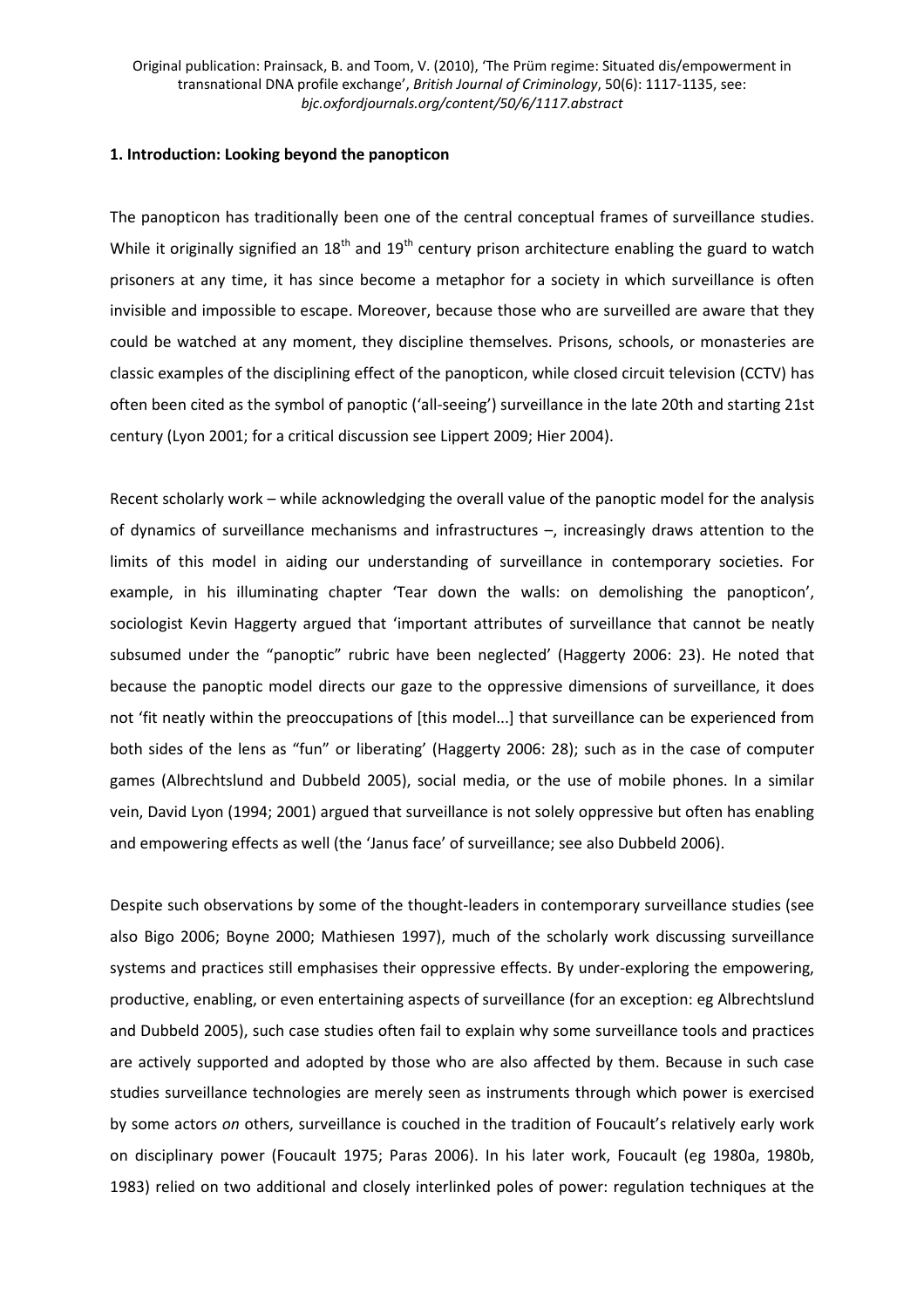level of the population, and self-regulation of individuals. These two poles are helpful for the analysis of contemporary surveillance systems as they represent another step away from the traditional focus on coercive and centralised power. As opposed to the disciplinary model, in regulatory societies, norms and values of authorities are enacted by the individual at least as much as they affect her from the outside. Furthermore, in the regulatory model, people are being 'normalised', and normalise themselves, also through non-directive ways of intervention. In other words, while disciplinary power operates on the basis of pre-existing, substantial norms enforced by surveillance and punishment, regulatory techniques work the other way round: What they observe (patterns of social interaction, morbidity rates, common behaviours, etc) is what becomes normative. The boundary between 'right' and 'wrong' is thus not primarily achieved through a process of moral and/or ethical reasoning, but by observing and evaluating statistic material (see Lemke *et al*. 2000). Consequently, the means and techniques of norm enforcement in regulatory societies are not clear-cut; they operate as much from the bottom up and horizontally as they operate from top down. Mechanisms of individual selfregulation complement the regulatory techniques employed by authorities at the level of the person who partakes in governing of her own self (Rose 1996; 1999; see also Digeser 1992; Prainsack 2006). They signify the ways in which we constitute ourselves in response to, and often in correspondence with, larger societal norms. For example, when we refrain from doing certain things in public places (using other people's things without asking, shouting, or showing too much physical affection) this is typically not the case because we worry about being fined by the police, or being monitored via surveillance cameras, but because we have established ourselves as responsible and considerate people who genuinely believe that adhering to certain rules of conduct in public places is good or necessary. We regularly translate authoritative norms into our own personal commitments (Rose 1999).

An approach that certainly challenges the hierarchical bias of the panoptic model, and thereby accommodates analyses comprising also regulatory techniques, is Haggerty and Ericson's (2000: 606) concept of the 'surveillant assemblage'. The surveillant assemblage signifies a cluster of interlinked systems and practices of surveillance which is continuously in flux, such as, for example, 'airport surveillance', which consists of different technological tools (surveillance cameras, duty free cashiers, luggage checks, tracking systems, etc), practices (body searches, passport controls), and rules. A surveillant assemblage does not have one fixed centre but many; the surveillance systems that it implies have not been designed as one coherent surveillance system generating centralised datasets, but they have grown into an assemblage of tools and practices yielding different kinds of decentralised datasets; they are not hierarchically structured but their structure is, as Deleuze and Guatarri (1987) called it, 'rhizomatic': a (mainly horizontal) network of interconnected points. The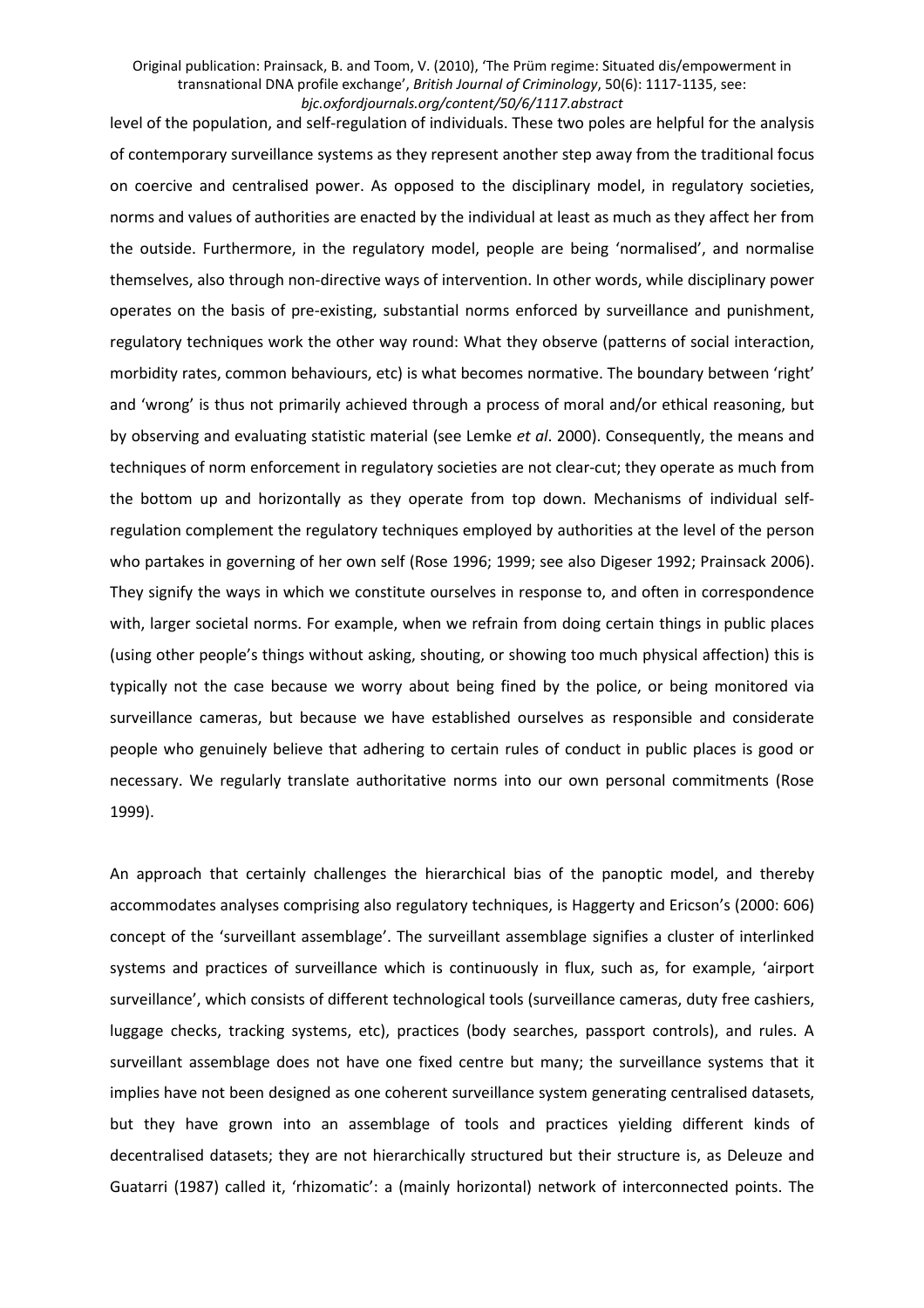surveillant assemblage 'operates by abstracting human bodies from their territorial settings, and separating them into a series of discrete flows. These flows are then reassembled in different locations as discrete and virtual "data doubles"' (eg the boarding card information in the airport computer system; the image of the body scanner; the passport information; the memory of the barrista at a coffee shop in the gate area who remembers the 'weird behaviour' of a customer and reports it to her superior). The surveillant assemblage, as an analytic tool, takes as its reference point the human body which is taken apart (and later put together again) by various systems of surveillance at different levels. Because it does not require a focus on only one specific technological instrument, mechanism, or practice, it lends itself to analysing power dynamics that also – in addition to working from the top down –, work horizontally, and from the bottom up, such as the selfmonitoring of individuals. As Haggerty and Ericson (2000: 609) state, 'desires for control, governance, security, profit and entertainment' are often implied in surveillant assemblages.

But also here, although the concept is open to seeing subjects of surveillance partaking in, or even desiring, their own surveillance, empirical analyses of studies of surveillant assemblages often fall short in portraying such constructive and productive participation in surveillance as anything but an instant of false consciousness. Part of the problem is arguably that while the concept of the surveillant assemblage sharpens our perception for important aspects and mechanisms of contemporary surveillance societies, such as flattening hierarchies and the dispersion of centralised power, in surveillance scholarship empoloying this notion, agency is often implicit. Drawing on work within the field of Science and Technology Studies (STS), what we mean by agency is the capacity to have an impact on the world (Law and Urry 2004; Barad 2003: 818), which is inherent in both human and non-human actors. Although action by human actors will regularly be intentional and purposeful (Wagenaar and Cook 2003), action does not require these properties in order to intervene in the world. The way that computers, for example, impact on the organisation of our work, is part of what we mean by agency.

Locating agency means to spell out who and what exactly engages in surveillance systems – both in terms of 'running' surveillance tools or systems and in terms of being surveilled –, in what form, and in what setting(s). This is arguably related to the concept itself: Inherent in Haggerty and Ericson's (2000: 606) definition that the '[surveillant] assemblage operates by abstracting human bodies from their territorial settings and separating them into a series of discrete flows' is the ascription of agency to the theoretical concept itself; in other instances it is loosely attributed to 'the state', 'the government', or 'companies' (for an exception see Klauser 2009). This under-conceptualisation of agency – Marx and Muschert (2007: 380; see also Ball 2005) call it a failure to 'disentangle the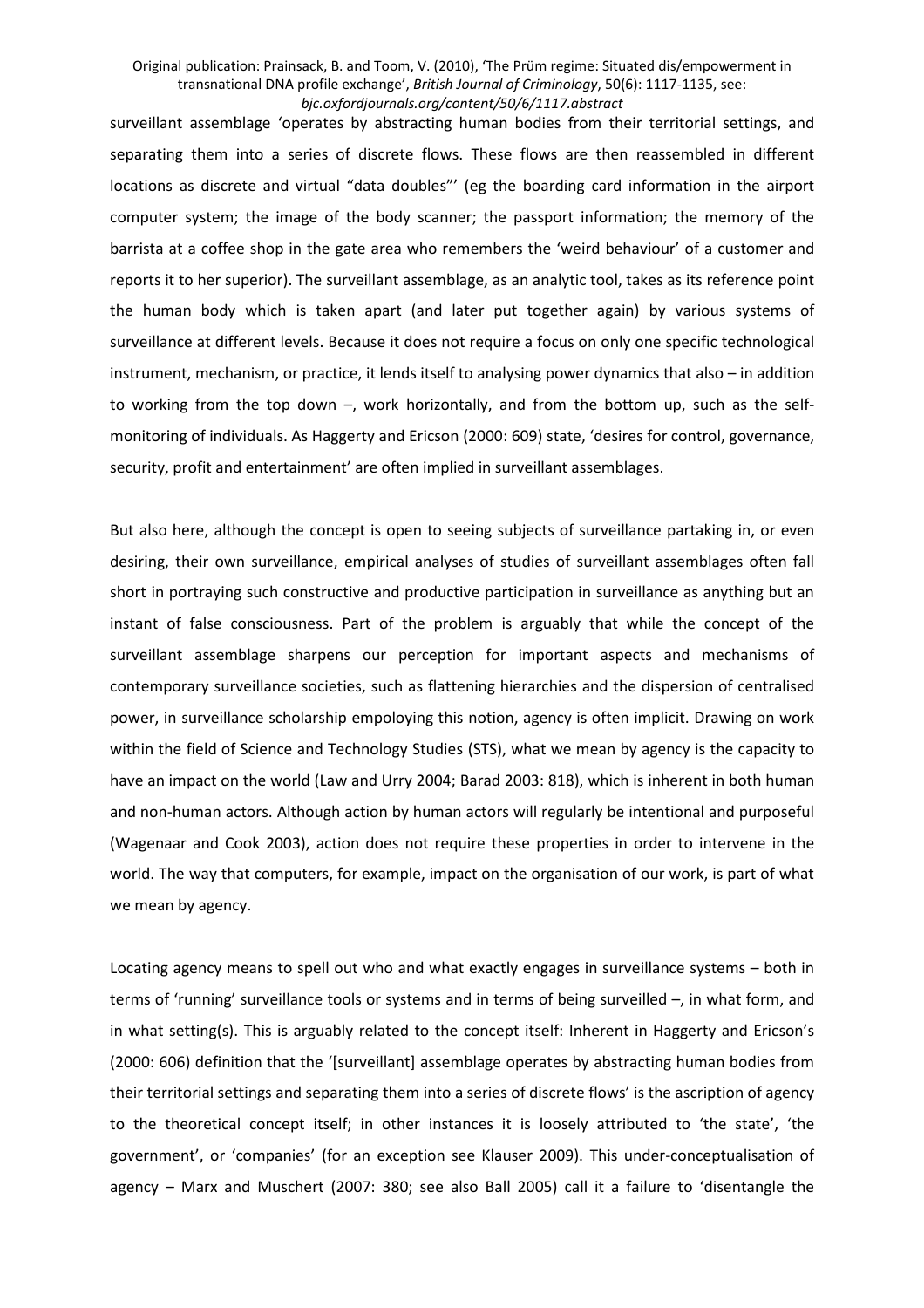multiple dimensions that make up the ideal types or to explore their distributions, correlations, and interrelations' –, arguably also accounts for the over-emphasis on oppressive – 'panoptic' - elements in surveillance systems at the cost of the empowering ones. However, as argued above, it is exactly the empowering aspects of surveillance which explain much of the success of most surveillance systems.

#### *Situated dis/empowerment*

If we take this latter insight seriously, then we need a conceptual tool that allows us to see both the oppressive/disempowering, and the empowering aspects of surveillance. It should enable us to see who or what is at the centre of surveillance, and how, when and where agency is distributed, correlated and interrelated to understand how bodies or identities become (re)constituted. We use the term *situated dis/empowerment* to account for the need to also take into consideration the semiotic and material contexts of these processes, and to highlight the importance of 'location, positioning, and situating' (Haraway 1991: 195) of these practices and contexts. Most importantly, the notion of situated dis/empowerment helps us to see the ways in which empowering and disempowering effects of surveillance are always intertwined and often mutually constitutive.

DNA profiling for forensic and police uses constitutes an important field of surveillance in present day societies (McCartney 2004). In this context, the so-called Prüm regime, with its objective to improve cross-border collaboration to combat terrorism, to fight cross-border crime, and to prevent illegal migration (Prüm Treaty 2005) by means of, among other things, transnational exchange of DNA profiles between all EU countries, is an example of a surveillance system with situated dis/empowerment effects. In the following section, after providing an overview of the Prüm Treaty and its subsequent trajectory within the EU, we will articulate instances of situated dis/empowerment within the Prüm regime. We will conclude the paper with reflections on what the notion of situated dis/empowerment helps us to see that would be difficult to discern with other conceptual tools.

#### **2. The Prüm regime: Instances of situated dis/empowerment**

On 27 May 2005, the so-called Prüm Treaty – named after the German town where the meeting took place – was signed by representatives of seven European countries, Belgium, Germany, Spain, France, Luxembourg, The Netherlands, and Austria. It is commonly seen as a result of an initiative by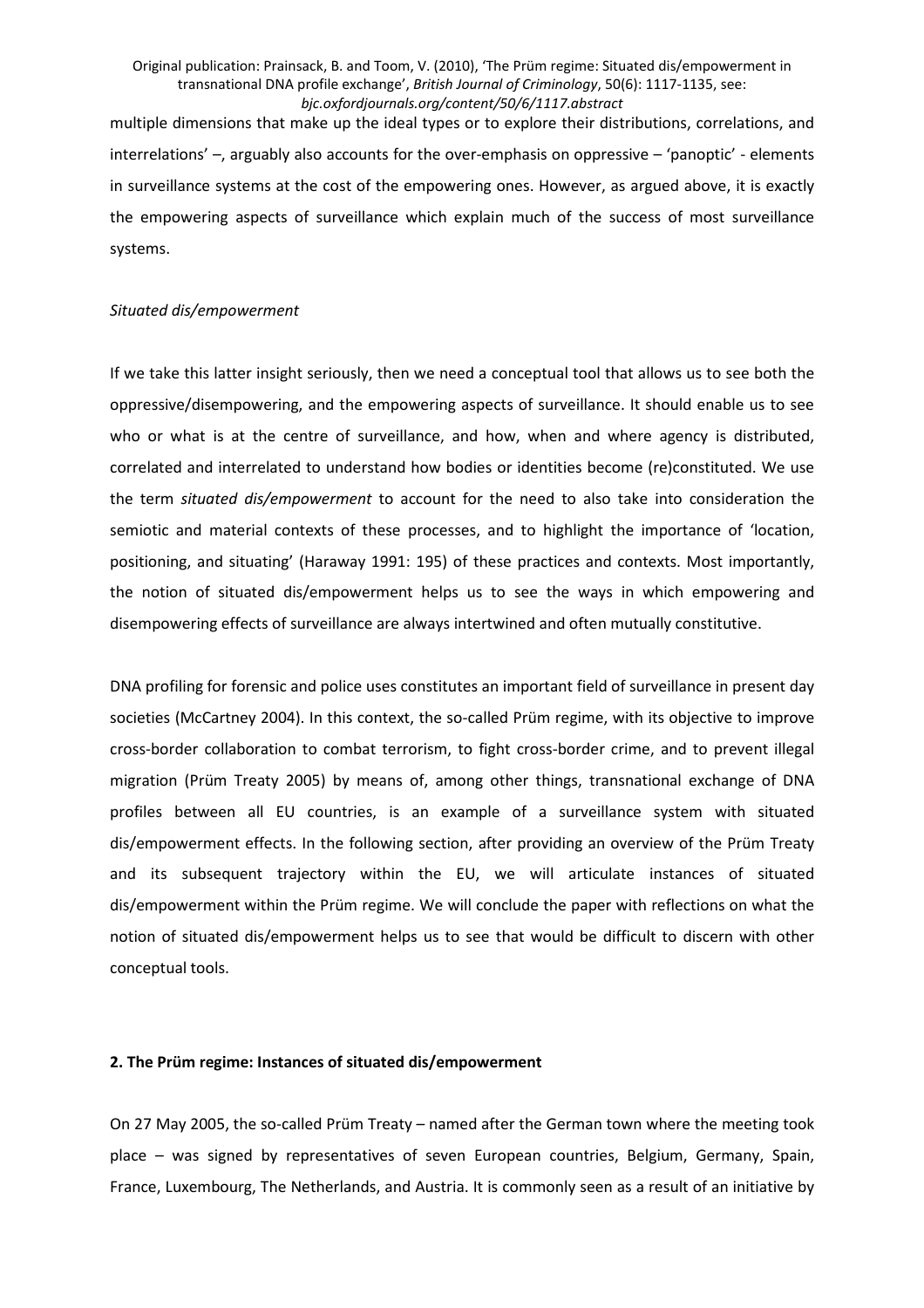then German Minister of Interior, Otto Schily, in 2003, driven by the conviction that the measures of the Schengen Treaty (abolishing border controls and enhancing police cooperation) and the provisions of the former so-called Third EU Pillar (Police and Judicial Cooperation in Criminal Matters) werenot sufficient to address growing levels of cross-border crime. $1$  As a result, the seven signatories of the Prüm Treaty decided to embark on a path of closer cooperation within the EU (Balzacq 2006; Luif 2007; De Neve 2007).

Two years after the Treaty was signed, in June 2007, the EU Council of Ministers of Justice and Home Affairs decided to transpose core parts of the Treaty into EU Law (See Kirkegaard 2008: 245; Bellanova [2](#page-22-0)008).<sup>2</sup> The formal adoption by the Council of the EU took place on 23 June 2008, and the Decision (2008/615/JHA; 2008/616/JHA) became effective in August 2008 (Prüm Decision 2008). By August 2011, all EU countries must comply with the Decision. This means that those countries which have not yet established centralised national forensic DNA databases, such as Italy, Greece, Malta, and Ireland, are required to do so to be able to allow law enforcement officers in other member countriesto search their databases for potential matches of DNA and fingerprints.<sup>3</sup> (Aspects of the Prüm Decision pertaining to fingerprints and vehicle data merit a separate discussion and are therefore not covered in this paper).

#### *Technocratic drivers of integration*

An enabling factor for the Prüm regime were early efforts of forensic scientists to standardise forensic DNA profiling technologies across national borders. These efforts date back to the late 1980s, when the European DNA Profiling Group (EDNAP) was established with the explicit purpose of 'harmonizing the DNA technology for crime investigation' in light of fears of an 'escalation of crossborder crimes' in an increasingly integrated Europe (EDNAP 2009; another important institution is the European Network of Forensic Science Institutes, ENFSI, see below). Soon after the establishment of EDNAP, in the early 1990s, short tandem repeats (STRs) were introduced for use in DNA-based forensic identification. An STR is a short DNA fragment – that is, a particular succession of nucleotides – that repeats itself at a given physical location (locus) at the genome. In the population at large, STRs manifest themselves in a varying, but finite, numbers of repeats at any given locus. Hence, two individuals may show two different numbers of repeats at a given locus, which is reflected in different STR profiles. At the population level, although many people share the same number of STRs at some loci, the likelihood of two non-biologically related individuals sharing the same number of STRs at more than one locus is very small. When a DNA profile is presented at court, it is typically accompanied by a 'random match probability' (RMP) figure. The RMP is the estimated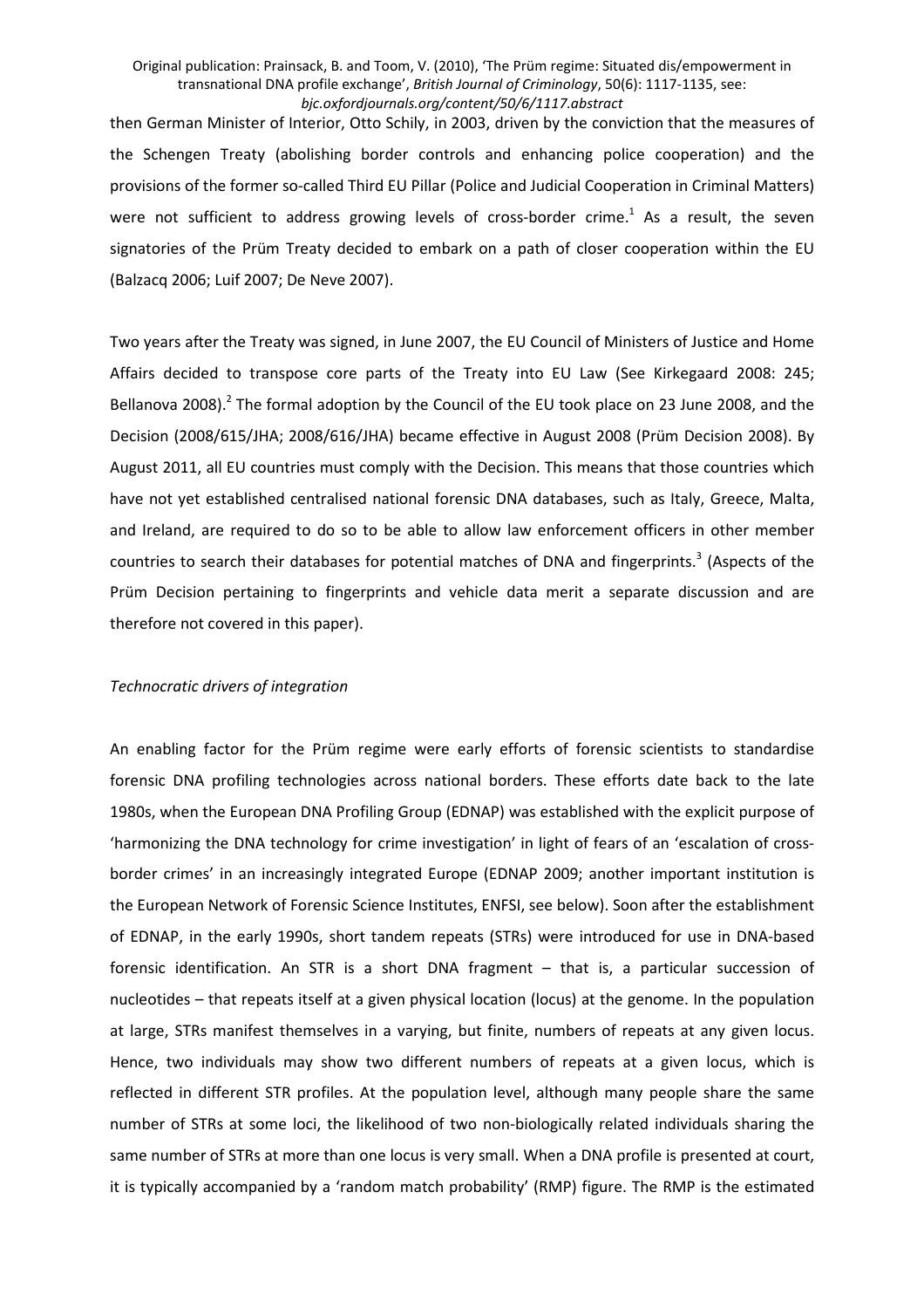frequency of a DNA profile expected to occur in a reference population. A RMP of, for example, one in a billion means that the chances that a randomly drawn DNA sample from a given population 'coincidentally' matches the DNA sample from the crime scene is one in a billion (see: Butler 2005: 500).

In 1995, EDNAP designated two STRs as 'ideal candidate loci for obtaining reproducible results between laboratories within both the European and international forensic communities' (Kimpton *et al* 1995: 150). Soon, other loci followed. Seven of these loci, together with sex test amelogenin (sex chromosome test), were combined in a commercially available multiplex DNA typing system developed and offered by the British Forensic Science Services (FSS). This so-called 'second generation multiplex' (SGM) system, and its successor SGM+ (10 loci and amelogenin), have since been adopted by more than 20 jurisdictions, including Austria, England, Ireland, the Netherlands, Sweden and Wales (Fereday 2004: 34). Hence, by means of SGM(+) and comparable other DNA typing systems, forensic scientists set up the basic conditions of possibility for the Prüm Treaty. Soon thereafter, the so-called European Standard Set (ESS), consisting of seven STR loci, was proposed by a group of forensic scientists of the ENFSI. The EU funded the ENFSI to increase collaboration 'between European laboratories, ultimately leading to the formation of a pan-European database' (Gill et al 2000: 1).

At the same time, the International Criminal Police Organization (Interpol) worked towards a standardised set of loci too (see Leriche *et al* 1998). Their efforts resulted in the establishment of the Interpol Standard Set of Loci (ISSOL), which is nearly identical to ESS. These standards importantly contributed to the Interpol DNA Gateway which became operational in June 2005. The DNA Gateway consists of a dedicated central database where all Interpol member countries can upload DNA traces and subject profiles. Exchange of DNA profiles between countries usually occurs on an individual case-by-case basis. In case of a 'hit', centrally stored DNA profiles which member countries upload to the Interpol Gateway 'pop up' on the computer screens at national contact points which have uploaded the same profiles to the system. Whether individual member countries respond to the query by checking whether the profile matches any profiles in their own database is up to them.

Despite Interpol's efforts to make the DNA Gateway a success, 'legislation and/or data protection rules prohibit the effective transfer of international DNA profiles' (Fisher 2004: 31; see also Williams and Johnson 2008: 155-6). Moreover, because Interpol has no effective means to enforce compliance with the DNA Gateway's objectives, the level and intensity of use of the Gateway varies strongly among member countries. This uneven uptake of active participation in the Interpol DNA Gateway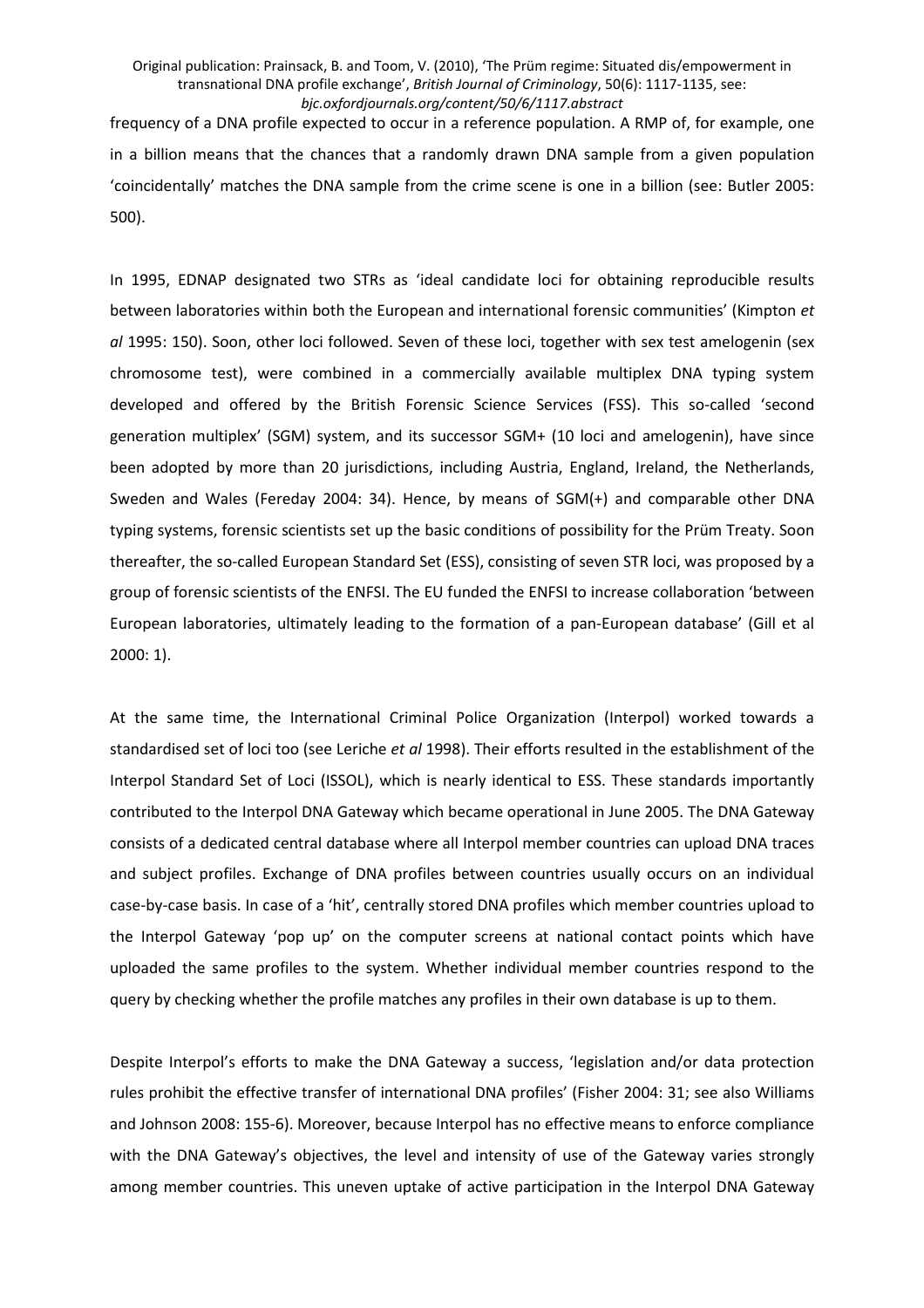across the globe restricts the overall usefulness of the system for those countries who participate fully (see also McCartney *et al* 2010: 40-45).

The Prüm Decision sets out to remedy some of these issues, at least for EU countries, by doing away with the requirement for countries to upload data into a separate, shared database; instead, officials working for national DNA databases in EU countries can directly search existing operational databases of other countries for matches with their own DNA profiles, on a hit/no hit basis (see below). However, countries can still refrain from following up on a suspected 'hit'; for example, when starting investigative measures would seem unreasonable given unlikely chances for success, or when the acquisition of information or evidence on a case from another country would conflict with national law.

#### *How exactly does it work?*

When member countries start exchanging DNA profiles within the Prüm system, as a first step, all DNA profiles obtained from crime scene traces (DNA traces) stored in their national DNA databases are compared against profiles stored in the databases of other Prüm countries. Hence when the Dutch and German DNA database connected for the first time in July 2008, approximately 25,000 Dutch crime scene profiles were submitted to Germany, and approximately 125,000 such profiles from Germany were sent to the Netherlands. From then on, all new DNA profiles (both subject profiles and profiles obtained from crime scene traces) which individual countries upload to their own DNA databases are exchanged daily at a fully automated basis against all other DNA databases in Prüm countries. To date, Austria, Bulgaria, Finland, France, Germany, Luxemburg, Romania, Spain, Slovenia, and The Netherlands compare DNA profiles within the Prüm regime on a daily basis; it is expected that Finland will follow suit in the course of 2010. As mentioned above, all other EU countries need to be 'Prüm-ready' by August 2011. In addition, in January 2009, Iceland and Norway, which are not members of the EU, decided to link their DNA, fingerprint and vehicle data to those of EU countries (EU Council 2009).

That Prüm countries exchange DNA profiles on a so-called hit/no hit basis means that the automatic exchange results only in a 'yes' or 'no' answer regarding the presence of a match with another profile, without disclosing any nominal data about the matching profile's originator. If the system notifies the authorities of a 'match', then – after cross-checking the identity of the profile's originator with the help of biometric or dactyloscopic (fingerprint) data – all further measures which lead to the potential arrest of the suspect are carried out on a bilateral basis. For example, when a full 'match'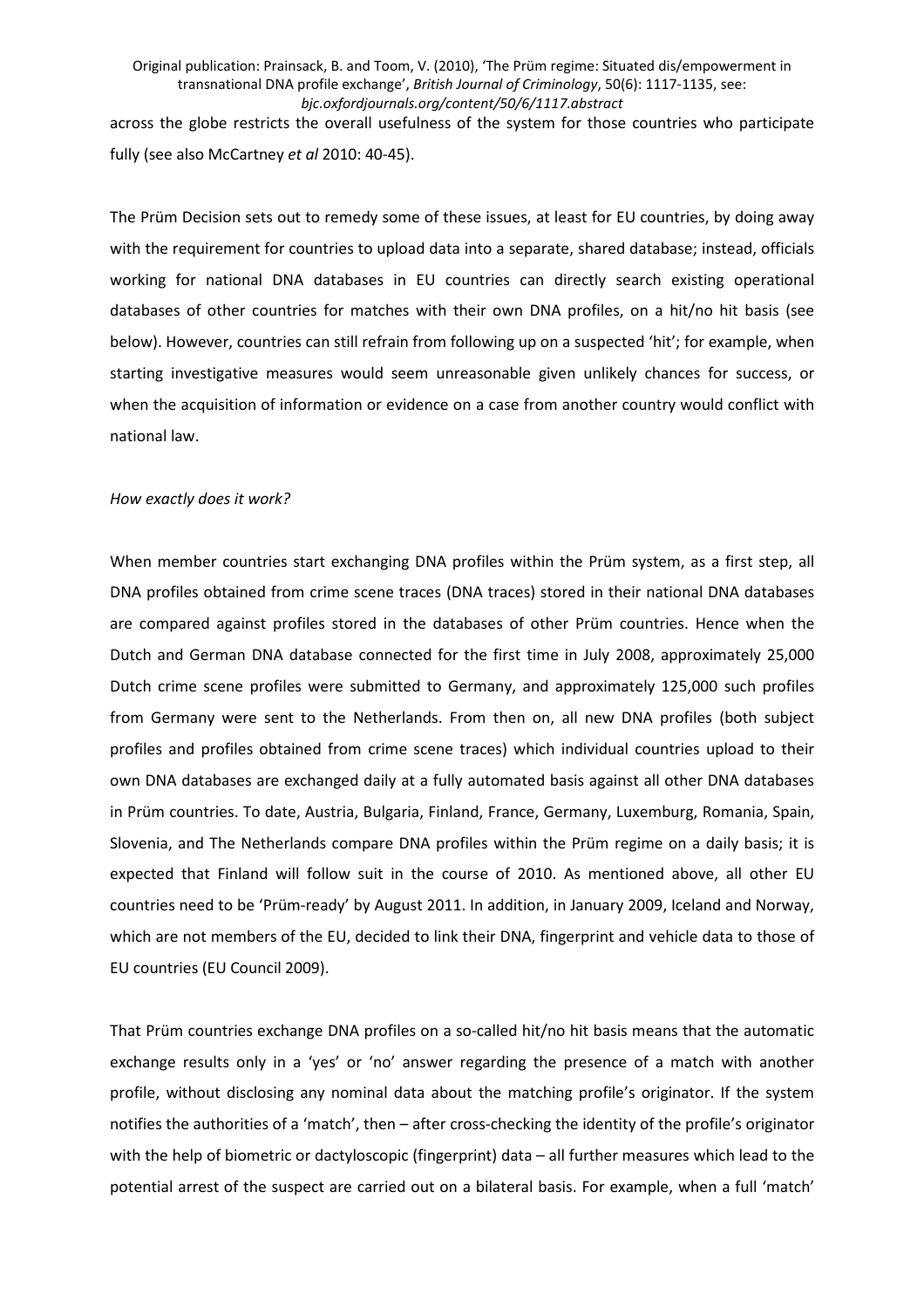between a subject profile and a crime scene profile has been found in the Dutch and German databases (e.g. when a DNA related to a homicide in the Netherlands matches a subject profile in the German DNA database), Dutch authorities contact the German National Contact Point and request nominal data of the subject profile with which a match was found. Such information will be distributed through mutual assistance procedures. As soon as personal data of this suspect is known, a juridical enquiry can be (re)opened.

Another scenario in the Prüm context entails the occurrence of matches between profiles derived from two or more crime scene stains. For example, it could be the case that four different crime scene stains in three different countries have the same genetic profile, suggesting that they all originate from the same person. This allows crime investigators to make inferences to connections between different crimes likely to have been committed by the same person or the same group of people. This, in turn, regularly generates information about likely migration patterns of the (unknown) suspect(s) in question.

#### *Situated dis-empowerment: The issue of data protection*

The Prüm regime has given rise to much criticism pertaining to function creep, threats to civil rights, and materialisation of a police state (see eg Bunyan 2010; Kirkegaard 2008; Bellanova 2008, Guild and Geyer 2008). Although we do not dispute the value and importance of such concerns, an analysis of the Prüm regime as a surveillance system focusing on the oppressive aspects of surveillance is of limited use in understanding its technological, economic, societal, and discursive dimensions, and ultimately also of the practical, operational, ethical challenges that the implementation of the Prüm regime raises (Cabezudo Bajo, forthcoming). In what follows we will articulate different instances where the Prüm regime has started to have effects that are best described in terms of situated dis/empowerment.

One field where the Prüm regime has taken effects of situated dis/empowerment is data protection. Data protection was one of the most controversially debated issues at the time of transposing the Prüm Treaty into EU law (Kirkegaard 2008). Data protection experts initially criticised the absence of data protection laws applicable to the transnational exchange of DNA profiles (Bellanova 2008). They argued that existing EU data protection rules were not applicable to police and judicial co-operation in criminal matters. However, the Prüm Decision has its own data protection provisions which override, in their capacity as a *lex specialis*, more lenient regulatory provisions in member countries, which in effect can be expected to lead to better data protection within the Prüm regime than it is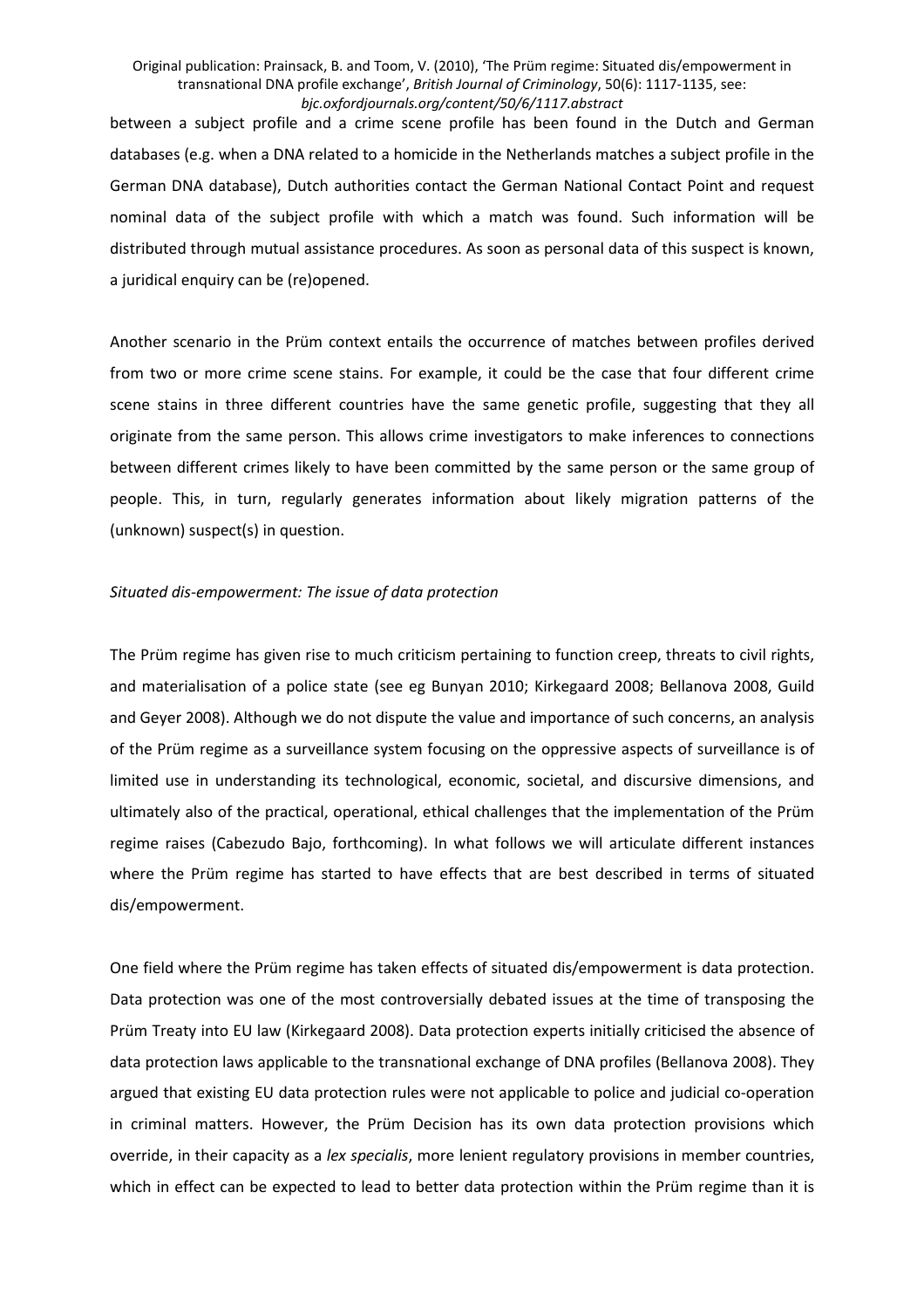the case in some national countries. In addition, the issue of data protection was addressed by the adoption of rules 'on the protection of personal data processed in the framework of police and judicial cooperation in criminal matters' specifically (EU Council 2008). Thus, in this case, supranational norms can result in stricter data protection practices.

Moreover, the Prüm regime will probably *de*crease, rather than increase, the amount of personal data which travels across borders. In the pre-Prüm era, when authorities in one country assume that a suspect is currently in another country, they resort to processes laid out in traditional cross-border legal aid agreements to request the other countries' support in locating and accessing the individual. For this purpose, nominal data pertaining to suspects (such as dates of birth, last known addresses, etc) are transmitted across borders. Within the Prüm regime, such personal data only crosses national borders if a profile hit in the database has been confirmed bilaterally. Thus, the implementation of the Prüm regime may lead to a more targeted exchange of identifying personal information only in cases where a preliminary suspicion has been supported by a confirmed DNAprofile match.

In sum, on the one hand, the Prüm regime undoubtedly grants authorities better access to large amounts of increasingly useful data; this is mainly due to the added value of data mining possibilities in a growing database. The Prüm regime thereby exacerbates the potentially oppressive elements of surveillance and renders wider groups of people vulnerable to becoming 'objects of surveillance and investigation because of the calculability of their criminal risks to others', as Lynch and McNally (2009: 284) eloquently put it (see also Machado *et al* 2010). On the other hand, however, the complex of surveillance systems inherent in the Prüm regime also empowers those who demand higher data protection standards, not only by highlighting the topic of data protection in the political and public domain as a valid concern in light of the increasing size and interlinking of databases, but also – and perhaps more importantly – by restricting the amount of personal identifying information that travels across borders. The latter also benefits suspects whose identifying details, in pre-Prüm times, would have been submitted to authorities in other countries while this is no longer the case within the Prüm regime (unless a DNA match has been established).

#### *Situated dis/empowerment: Power shifts within the criminal justice system*

The Prüm Decision has already started to shift rationales of governance in the field of policing and prosecution. In light of an increasing transnationalisation of criminal investigation, more attention is paid to those types of information which 'travel well' across borders due to the Prüm Decision: DNA,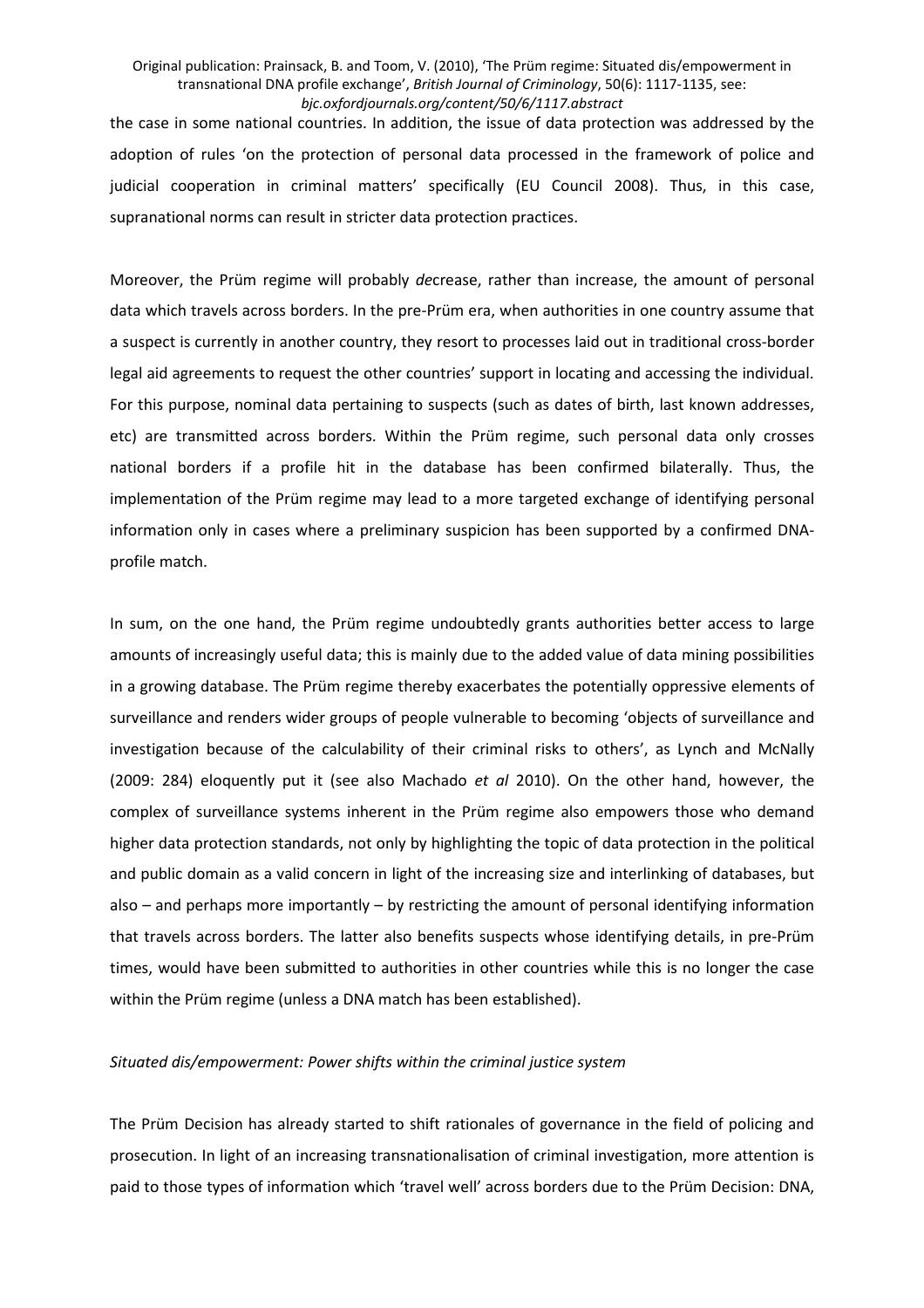fingerprints, and vehicle data. This shifts the centres of gravity of power away from criminal investigators in two main directions:<sup>[4](#page-22-0)</sup> To forensic technocracy, and to the Prüm National Contact Points. These shifts may eventually have implications for the position of victims as well.

As has been shown above, members of what we termed the 'forensic technocracy' have been among the main drivers of the Prüm regime.<sup>[5](#page-22-0)</sup> Due to the fact that forensic DNA analysis – as opposed to eg fingerprint, shoe print, or tool mark analysis – is carried out in largely automated manners in laboratories, it is seen by many stake holders as 'more scientific' than other forensic technologies (Hindmarsh and Prainsack 2010). Also that DNA profiles are discrete data which can be compared by computers rather than fingerprint patterns or tool marks, which are in need of human interpretation, arguably contributes to the reputation of forensic DNA technologies as a 'truth machine' (Lynch *et al* 2008). DNA technologies are seen as less prone to human error. Although the presumed infallibility of forensic DNA technologies have experienced serious contestation recently (for a summary see Prainsack 2010a), their current status as a gold standard in criminal investigation locates the production of crucial evidence for truth-finding in the forensic science laboratory. Thus, it is no longer the criminal investigator who is seen as the bearer of the decisive expertise for solving a crime, but the forensic scientist. This shift is certainly also catalysed by public representations of criminal investigations in widely successful TV shows such as *Crime Scene Investigation (CSI)*, where the judgement of police detectives is portrayed as fallible while machines never make mistakes. Technological tools assume the roles of neutral, objective, and infallible visualisation machines for evidence that 'never lies' (Kruse 2010; M'charek 2008; Toom 2009).

However, the Prüm regime does not only shift power from criminal investigators to forensic technocracy (in the wide sense of the word), but it also grants National Contact Points a more central position. They become 'centres of calculation' where various forms of information converge (Latour 1990: 59; see also Cole 2001: 235). By connecting the various national databases, the Prüm regime facilitates the matching of subject profiles to unsolved crimes in different national jurisdictions, thereby turning individuals into suspects who would previously have remain unaffected by the investigation (see below, and Toom 2010b). Thus, it propels criminal investigations starting with a 'cold hit suspect', that is, an individual for whom 'there is no basis for suspicion other than a database hit (or match)' (Cole & Lynch 2006: 47; see also: Toom 2010a). Instead of taking the details of a crime as a starting point and looking for suspects based on what is known about the crime, such investigations start with a suspect that needs to be connected to the details of a crime. Once a 'cold hit' match has been established between a subject profile and an unsolved crime, police investigators and public prosecutor are alerted by the Prüm National Contact Point. Police can then open a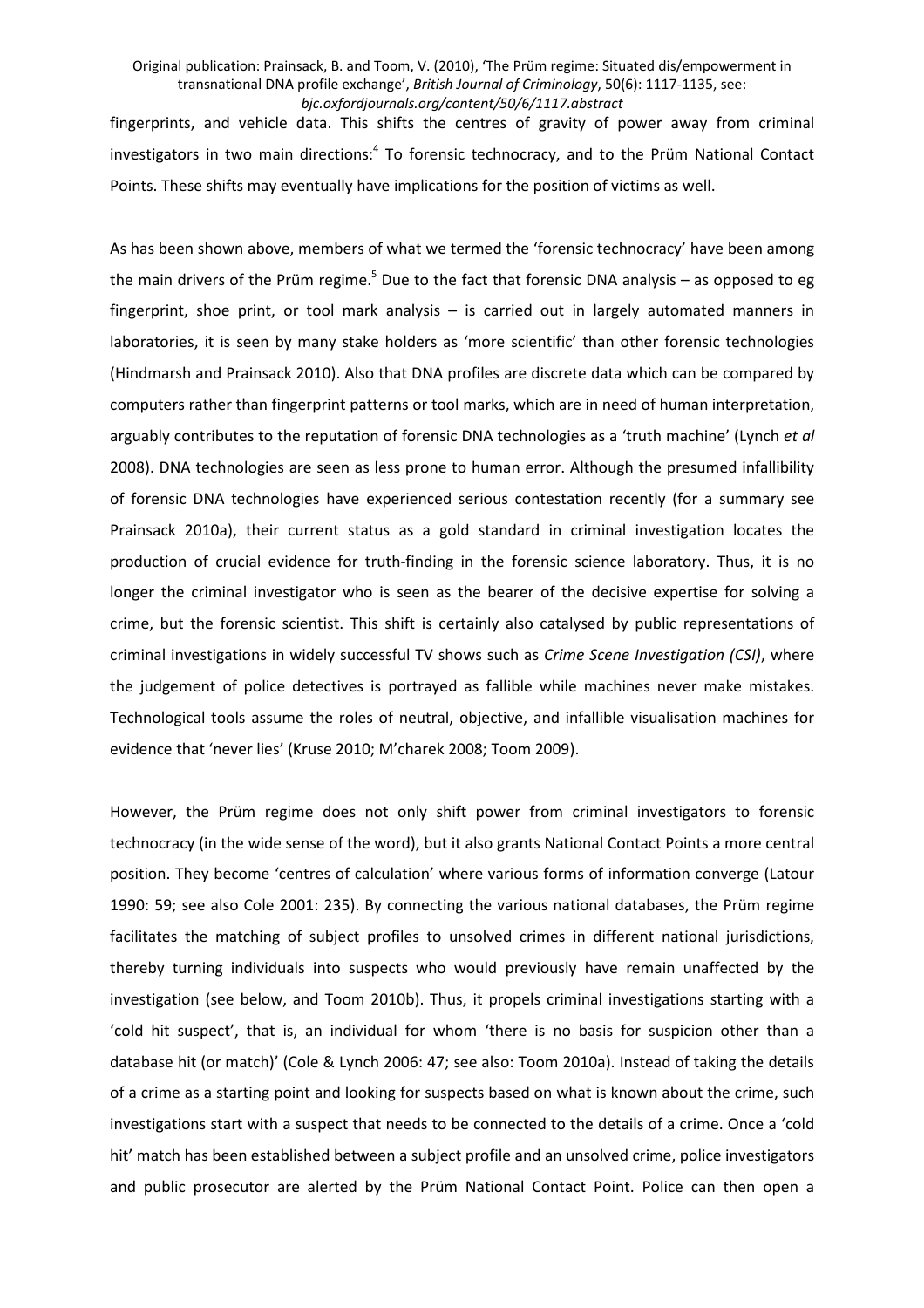criminal investigation against this suspect. Thus, National Contact Points become 'obligatory passage points' (Callon 1986) in a growing number of cases in the sense that the work of police investigators will start on their initiative and initially rely on information obtained from them. In an investigative epistemology (Innes 2002: 684) driven by a cold-case approach, also the work of public prosecutors is increasingly depends on the work of National Contact Points.

Last but not least, these power-shifts could have implications for the position of victims. Will the increasing orientation towards cold-hit driven 'genetic policing' (Williams & Johnson 2008) affect the willingness and readiness of police to invest in finding the perpetrator when no biological traces are available, especially – but not only – in cases when it is expected that the perpetrator may be outside of the country's jurisdiction? A so-called 'CSI effect' has been documented for jurors and judges, who put more weight on DNA evidence than on other kinds of evidence, or who refuse to convict in absence of such (Brewer and Ley 2010; for an overview see Durnal 2010). It remains to be seen whether the criminal investigation will be immune to such a CSI effect. Ironically, police investigators are often aware of such a danger and emphasise the need for 'good old' police work (Prainsack 2007; 2010b; Huey 2010). It is exactly the stronger reliance on technological tools, *not* the reliance on human judgement and interpretation, which introduces the risk of undue bias.

# *Situated dis/empowerment (and beyond): Shifting resources to volume crime?*

A third instance of situated dis/empowerment in the context of Prüm concerns the consequences of a changing focus within the types of crime that will require (and receive?) extensive resources in the context of criminal investigation. The implementation of the Prüm regime by EU countries can be expected to lead to a growing operational importance of transnational bioinformation exchange. Moreover, it is expected that in light of the ongoing globalisation, and the expansion of the EU in particular, the urgency of preventing and solving volume crime will raise. This, in turn, would render the use of DNA profiling also in the realm of volume crimes increasingly attractive.

DNA analysis can contribute to the detection of crimes and, more importantly, help so solve them. Drawing on a UK Home Office Forensic Science and Pathology Unit report (Home Office 2006), Williams and Johnson (2008: 122) diagnosed 'a positive effect on the overall detection rate when crime scene DNA is found and successfully matched with subject DNA' on the national database in the case of volume crime. Similar findings were obtained from experimental programmes in other countries (Ashikhmin n.d.; Bond 2007; Roman *et al* 2008; Fraser and Williams 2009). Solving crimes can be considered a 'good' to the extent that it satisfies crime victims. In this light the increasing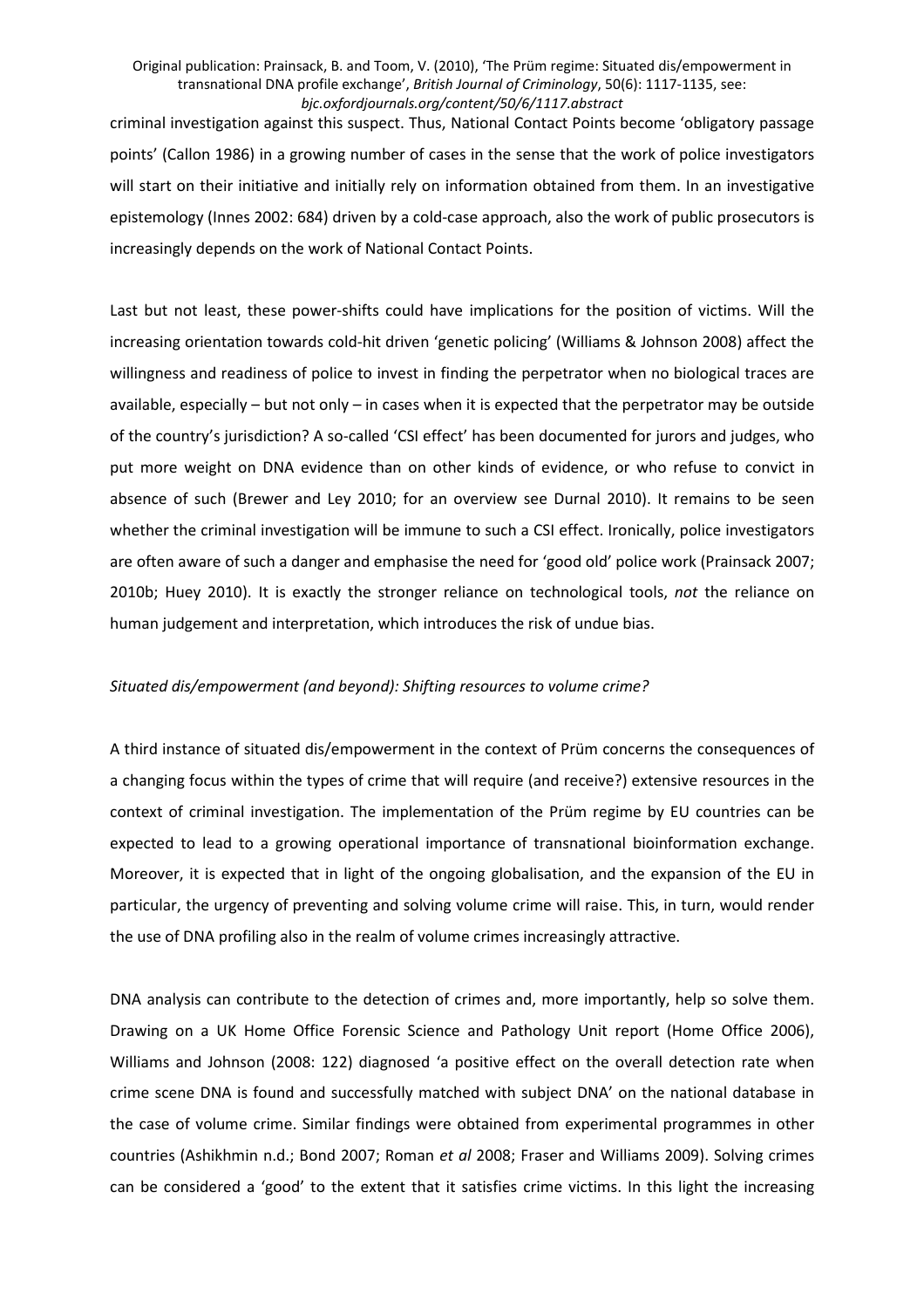exchange of DNA-profiles across borders could lead to a larger number of criminal cases to be closed, allowing those affected from them to process emotions and consolidate their financial consequences. Due to this inherent promise alone, DNA analysis can be seen as empowering citizens in general and victims in particular. That this argument can also be used to support law-and-order types of arguments – which the authors personally do not subscribe to – does not detract from the importance of acknowledging that many citizens feel empowered by forensic technologies that promise to lead to higher detection and conviction rates. It is arguably exactly for this reason the Prüm Decision has not prominently featured in mass media; it was presumed that supposedly better tools for fighting crimes are a positive development that not many would disagree with; thus it did notqualify as newsworthy.<sup>6</sup> Whether the Prüm regime will indeed lead to higher detection and/or conviction rates is a separate question which we will only be able to answer once the Decision has been implemented by all EU countries, and DNA-profiles have been exchanged within this framework (see also McCartney *et al* 2010).

Another characteristic of forensic DNA analysis is that it is believed to have a deterrent effect on criminal offenders. Although no convincing empirical evidence in support of this assumption has been presented so far (McCartney 2004: 161-162), the Prüm Decision mobilises this promise explicitly (Prüm Decision 2008: article 1). The assumption is that if a person knows that her DNAprofile is stored in a centralised police database, she will be deterred from committing a crime because she is very likely to be detected. Consequently, so the argument continues, the more DNA subject profiles are in a database, the fewer crimes will be committed (Etzioni 2004: 201). Such is a classical rational choice perspective, which regards criminal offenders as rational, benefit-maximising subjects who carry out cost-benefit analyses prior to committing a crime. While this may be true for some criminal offenders, especially within the group of 'career criminals' (Prainsack and Kitzberger 2009), there is no evidence on the basis of which this observation can be applied to the majority of criminal offenders. However, independent of the empirical evidence for the accuracy of the deterrence argument, it has tangible effects, one of which consists of a shift in resources: Given the high cost of DNA analysis (both in terms of staff and technical and laboratory resources), the expectation that (a) volume crime committed by non-residents is on the increase, and that (b) DNA analysis offers a solution not only leading to higher detection rates and by deterring criminal offenders in the first place, additional resources being made available for DNA analysis seem a logical consequence. As it is unlikely, especially in the current economic climate, that resources for criminal investigation will increase significantly overall, the implementation of the Prüm regime is likely to effect a shift in resource allocation away from types of crime that do not easily converge with DNA typing, eg child abuse, human trafficking, or fiscal crimes, to crime types that are typically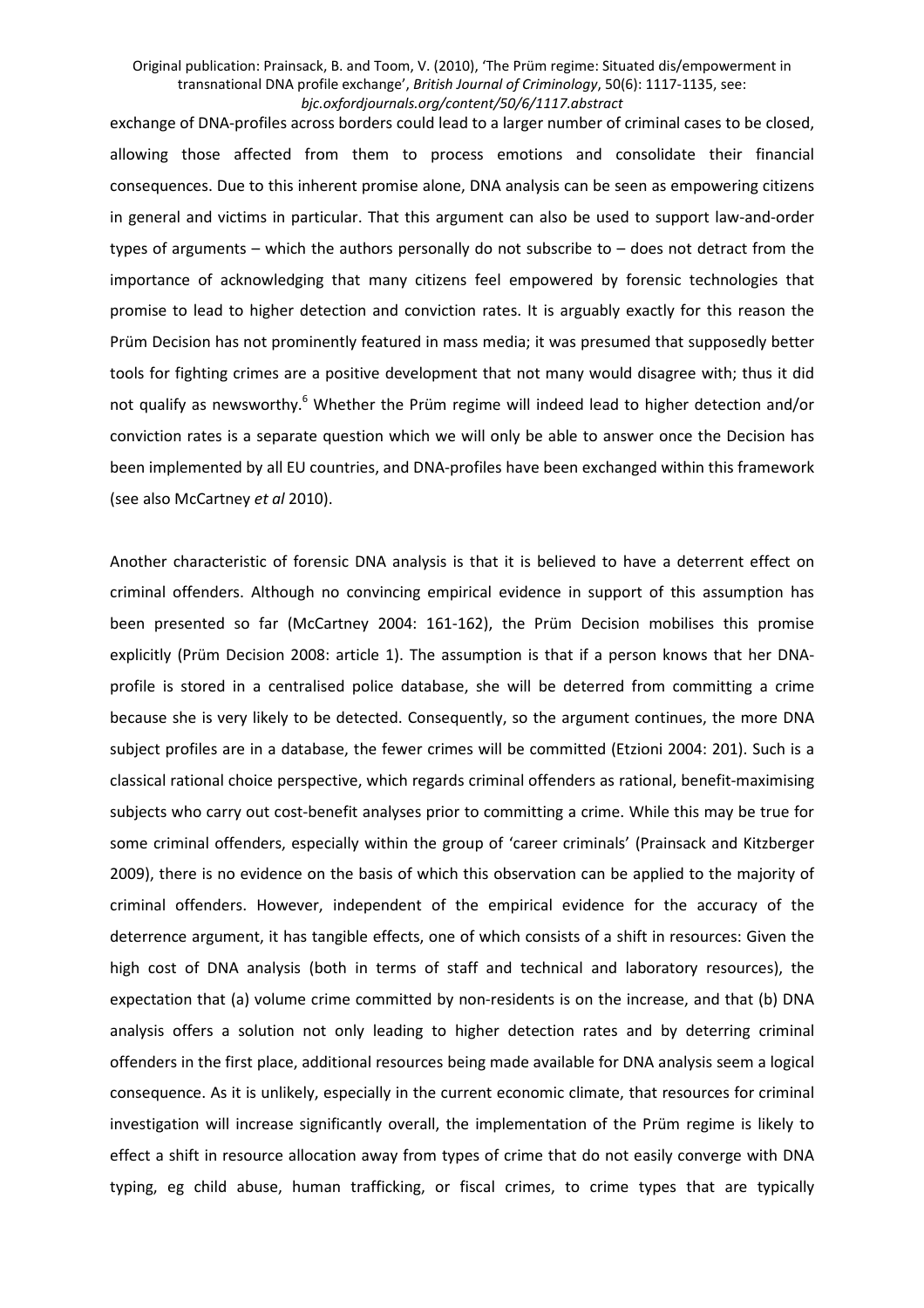accompanied with securing biological traces, eg burglary, or car theft. Such a development would reinforce social divisions (Lyon 2003: 182) by devoting yet more attention to crimes against property at the cost of crimes against bodily integrity, and white collar crime.

These shifts are difficult if not impossible to classify in terms of *either* disempowerment *or* empowerment. They go beyond these categories insofar as they affect the rationales of governance in this field, and the norms according to which actors structure their actions. In other words, the shifts described in this sub-section concern the way that a field is rendered capable of structured intervention; and in turn, how the field is organised both for the purpose and as a result of its governance. Again, the term governance here signifies both top-down regulatory provisions structuring the actions of actors in this field (eg rules on in what kinds of cases DNA evidence is secured at the crime scene, and what resources are available for its analysis), and modes of selfgovernance of individuals who employ these rules and develop them further along these rationales. Just as Digeser's (1992) concept of the 'fourth face of power' does not allow the classification of the effects of power in terms of whose interests are harmed, because it conceives of interests as something that is *established by* the exercise of power instead of preceding it, the results of the likely shift of focus on volume crime effected the Prüm Decision would not only affect existing stake holder 'interests' but also constitute new ones. That the subjectivity of a person is (re)configured in the process of power being exercised means that at the moment when a person, for example, becomes the subject of an investigation due to a 'hit' in the DNA database although she would not have implicated in the investigation otherwise, her subjectivity, and her 'interests', shift: the person may start to understand herself in terms of a suspect; she might contact her lawyer; in other words, she becomes a new stake holder in the field. In a cold-case driven policing approach, such configurations of subject positions as new suspects are a frequent occurrence.

#### **3. Conclusion**

This paper set out to contribute to a better conceptualisation of agency  $-$  by which we refer to actions by humans and nonhumans that continuously reconfigure the world – in the surveillance studies literature. Taking the insightful critique of some surveillance studies scholars of the central role of the panoptic model as our point of departure, we argued that even approaches that enable us to see how power is exercised also horizontally and from the bottom up, such as the surveillant assemblage (Haggerty and Ericson 2000), have not solved the problem of an over-attention to the oppressive dimensions of surveillance. Moreover, although some authors have recently highlighted the productive, comforting, and even entertaining aspects of surveillance, it is rarely spelled out who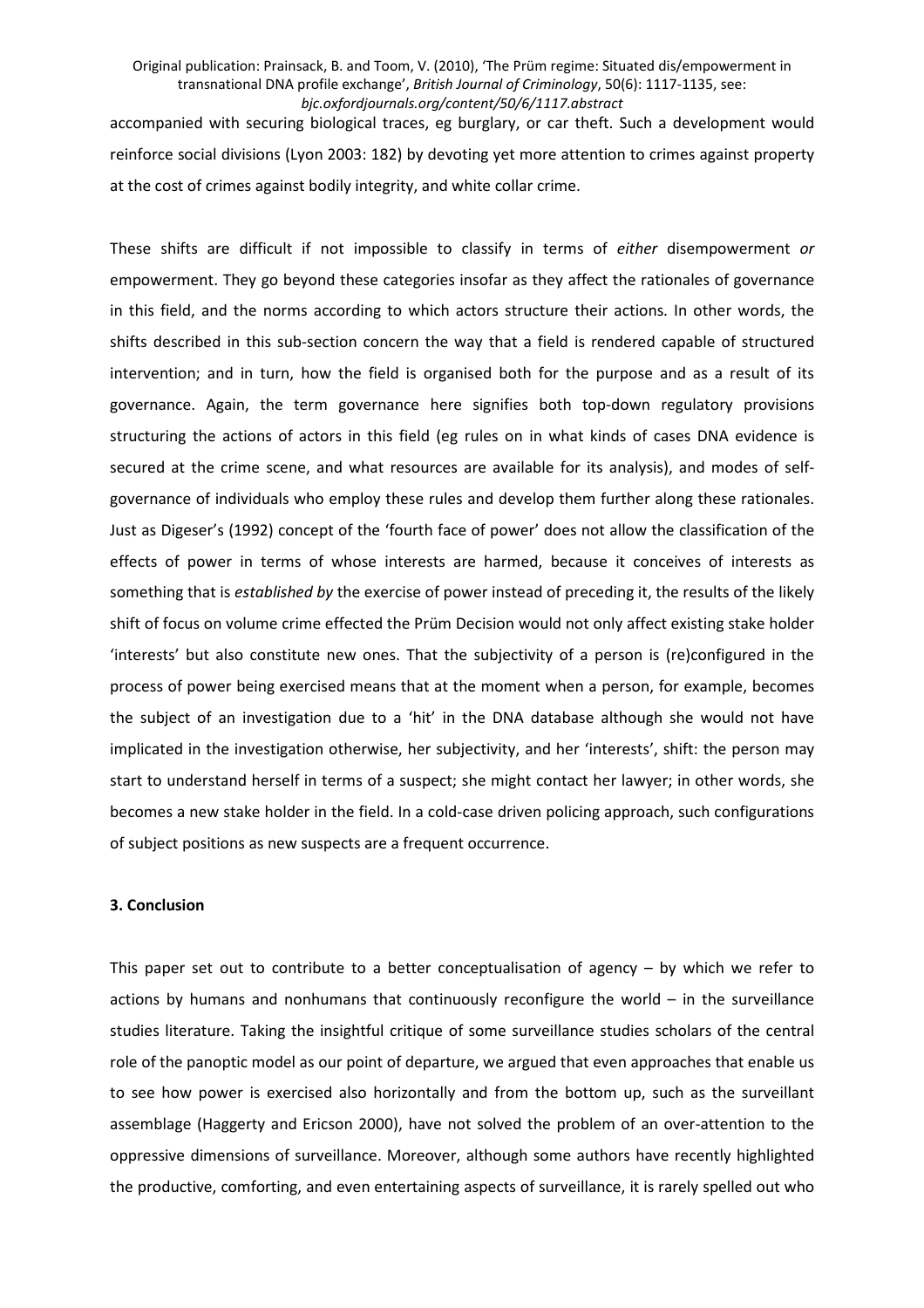benefits from surveillance, by what means, and who pays the price. Most importantly, little explicit attention has been paid to how empowering and disempowering effects of surveillance systems often constitute each other. This leaves open the question of why surveillance works, and why individuals regularly do not actively oppose surveillance and sometimes actively enlist in it (Monahan 2010).

To address this problem we introduced the concept of *situated dis/empowerment*, seeking to draw attention to the large extent to which of oppressive/disempowering and empowering elements are co-produced (Jasanoff 2004). A conceptual tool that conceives of empowerment and disempowerment as interlinked and co-created, leads our gaze to unexpected places. First, it leads us to discern shifts of power from one actor to another – and thus greater possibilities for the latter to structure their own and other actor's actions –, rather than to diagnose instances of the former controlling or monitoring the latter. Second, it helps us to be perceptive to new subject positions which arise in a given surveillance context. And, third, it helps us to understand not only why some actors are likely to enlist in surveillance while others are likely to resist, but also what factors are capable of shifting this balance.

The case study we chose to illustrate our concept of situated dis/empowerment is the transnational exchange of forensic DNA profiles in Europe, the so-called Prüm regime. Because of the strong and central role that governmental actors play in this system of surveillance, it could be tempting to suffice with a critique of the Prüm regime as a pan-European biosurveillance regime, highlighting the instances in which it conflicts with civil liberties and exacerbates existing biases. Instead, we articulated three instances of situated dis/empowerment effectuated by the Prüm regime. First, pertaining to data protection, we argued the Prüm regime is likely to render a wider group of subjects vulnerable to becoming objects of surveillance. At the same time, however, we held that the Prüm regime will probably decrease the amount of identifying information that travels across borders and will therefore empower those who benefit from higher data protection standards. Second, we argued that the new investigative epistemology of policing catalysed by the Prüm regime is one where DNA evidence assumes a central role in criminal investigation. This leads to shifts of power away from criminal investigators to forensic technocracy, and to National Contact Points within the Prüm system. We articulated this as an instance where the effects of a surveillance system cannot easily be classified as either empowering or disempowering, as they affect the rationales of governance and the distribution of power rather than compromising or fostering the needs and interests of actors. Instead, these effects lay the grounds for new subject positions, patterns of practice, and informal rules to emerge. Third, pertaining to growing attention to using DNA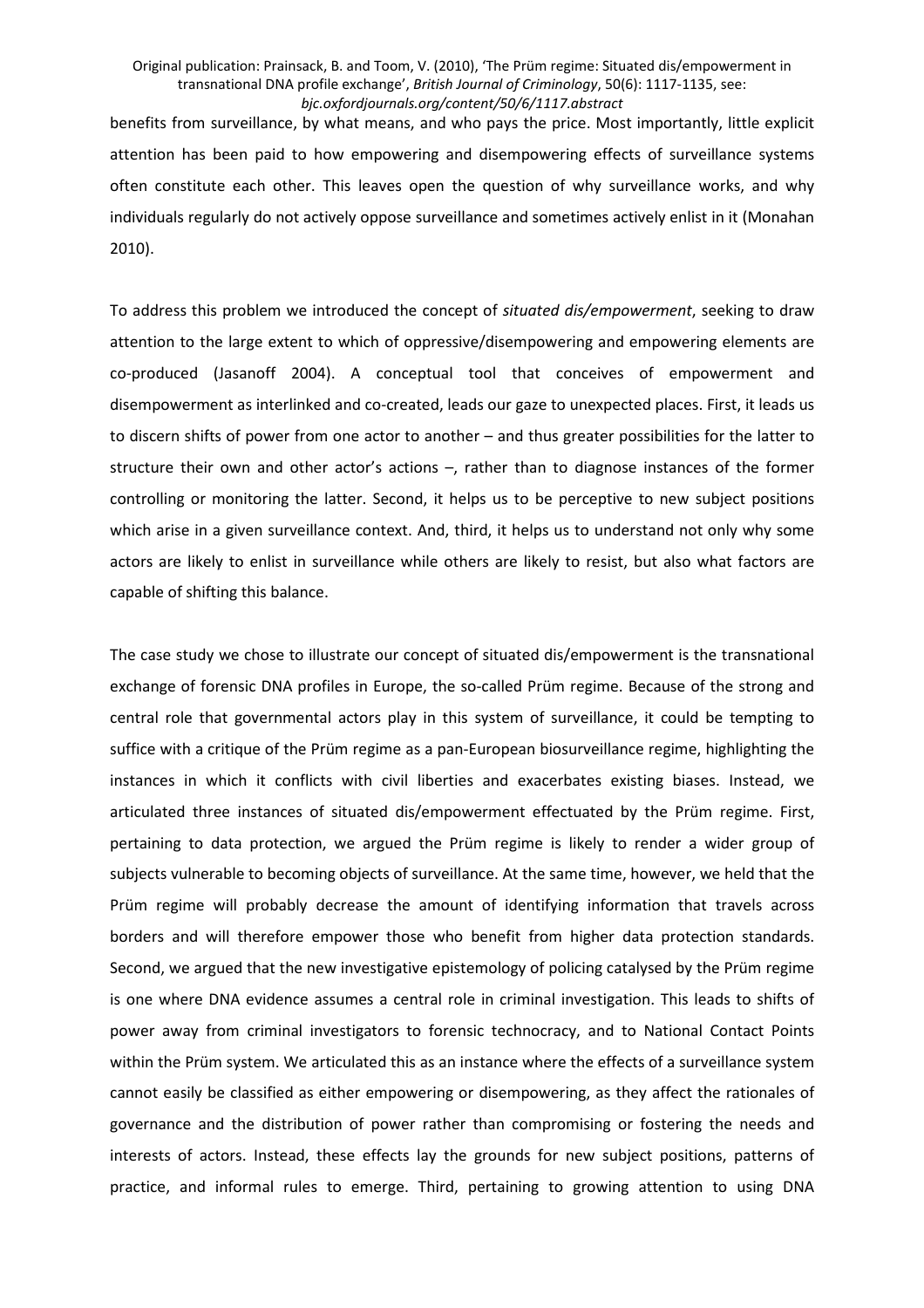technologies to solve volume crime throughout Europe, we argued that DNA technologies, if they indeed contribute to higher detection and conviction rates, will empower civilians in general and victims in particular. Simultaneously, the same development is likely to divert attention and resources away from types of crimes where no biological traces are commonly found. In other words, it is likely that foregrounding volume crimes will lead to an empowerment of house and car owners as these crimes are typically accompanied by sampling DNA traces, whereas this will mean that probably less resources will be invested in the prevention and prosecution of crimes that not easily converge with DNA typing, such as human trafficking, child abuse or fiscal crimes. The latter will probably lead to a further erosion of the fragile position of the victims of those crimes.

Arguments highlighting the benefits of forensic DNA technologies assume a hegemonic position in public discourses, where crime is typically assumed to be the problem and tools to fight crime are proposed to be the answer. Within this rational, surveillance is seen as a necessary evil which needs to be accepted for a greater good. Such discourse is reified by the success stories of DNA technologies that we hear and read on almost a daily basis. Against this backdrop it is difficult to resist plans to increase the effectiveness of forensic DNA technologies without being accused of obstructing a safer society, or as choosing the sides of 'the crooks'.

The discursive economy relating to this topic within the social sciences is very different. As was outlined in the first part of our paper, the scholarly discourse arguably tends to over-emphasise oppressive sides of surveillance systems in general and DNA profiling and surveillance in particular. While we regard this latter phenomenon as a productive counter-weight to the emphatic embrace of intense and increasingly wider uses of forensic DNA technologies by publics and many stake holders, the disconnect between the normative stances prevalent in the public vs the social science realms is not conducive to a broader and more nuanced debate of the benefits, risks, and effects of their use. What our concept of situated dis/empowerment contributes to closing this gap is that it focuses our gaze on the practical, material, and semiotic (Haraway 1991) organisation of a given surveillance system, thereby fostering greater sensitivity for the situatedness of the distribution of agency, and to how identities are (re)constituted by surveillance practices. With the help of this concept we analysed how data protection issues, power shifts within the criminal justice system, and shifting resources to volume crimes can be understood as both empowering and disempowering. How and where, and to whom, it may be dis/empowering depends on the material semiotic practices which make up a concrete instance of action or practice.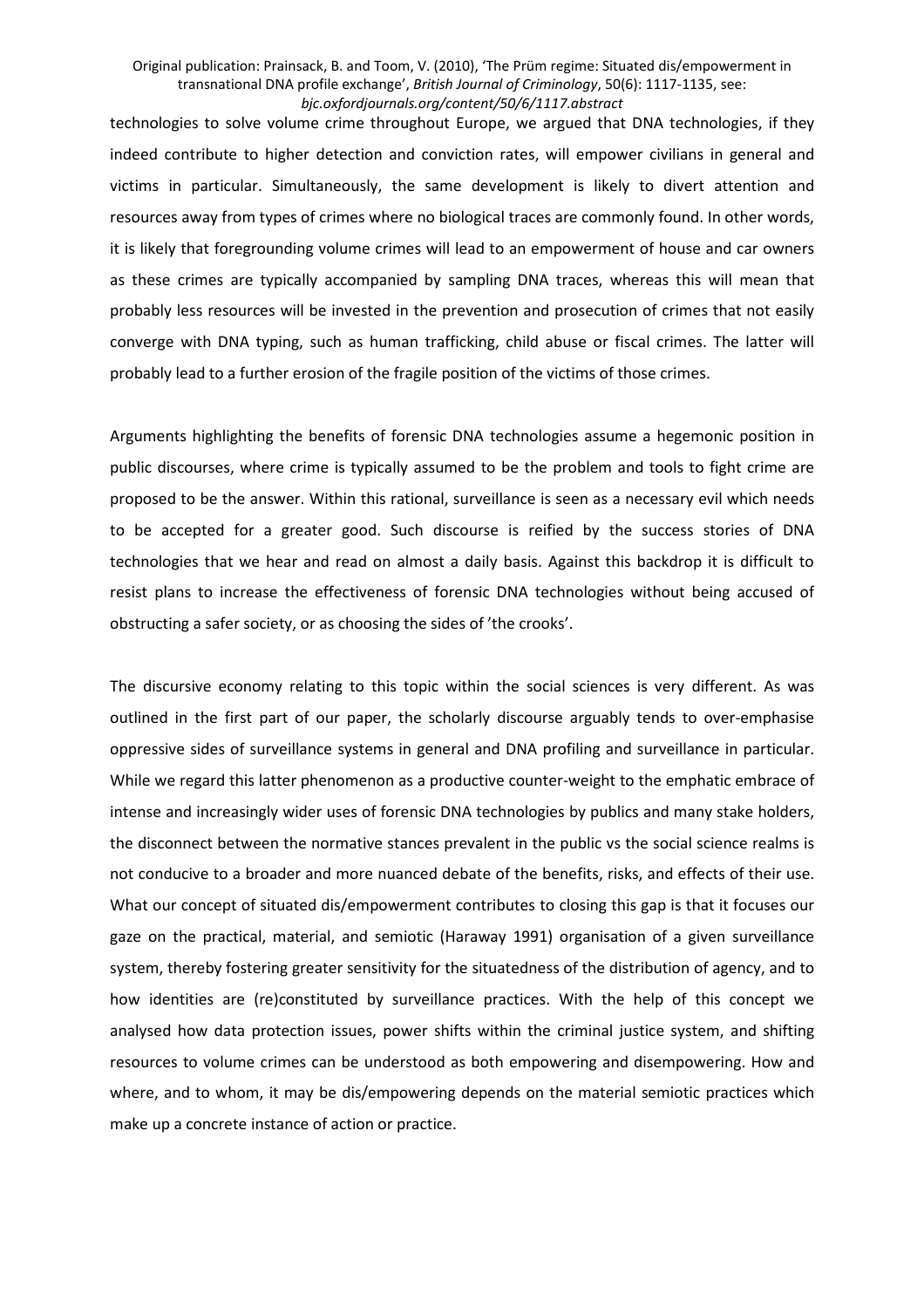By spelling out the regime, we demonstrated how situated dis/empowerment can be used for a critical analysis of the Prüm regime, articulating how empowering and disempowering effects are coconstituted and depend on each other. As our example of data protection has shown, the same rules and practices that lead to a further accumulation of power for governmental authorities also result in a reduction of practices invasive of individual privacy in certain circumstances. This example also showed that situated dis/empowerment can only be articulated if the starting point of the analysis does not consist of abstract concepts and concerns but if it material, semiotic, and practical dimensions are in the centre. The concept of the surveillant assemblage, while being very helpful in conceptualising power as something that is distributed and exercised by and to different actors and arenas, still tends to ascribe agency to the theoretical concept itself, or to unduly abstracted actors such as the government, the police, or the media. Hence, situated dis/empowerment as a concept instructs us about the domains we study and their normative effects. In our instance, the transnational exchange of DNA profiles, the particular extents and ways in which this processes happen vary across nations, as they depend on the legal and practical configurations of forensic DNA technology use. We hope that in the years to come, detailed empirical and comparative studies of practices of the use of DNA in criminal investigations nationally and transnationally will enable a deeper understanding of these national differences.

# **References**

Albrechtslund, A., and Dubbeld, L. (2005), 'The Plays and Arts of Surveillance: Studying Surveillance as Entertainment', *Surveillance & Society*, 3/2-3: 216-221.

Ashikhmin, S., Berdine S.G., Mirrissey M.R., and LaBerge G.S. (n.d.), 'Effectiveness and Cost Efficiency of DNA Evidence in Volume Crime. Denver Colrado Site Summary', available at: http://www.denverda.org/DNA\_Documents/DNABurgrCostEfficiencyReserch1.pdf (accessed 4 October 2009).

Ball, K. (2005), 'Organization, surveillance and the body: towards a politics of resistance', *Organization,* 12 (1), 89-108.

Balzacq, T. (2006), 'From a Prüm of 7 to a Prüm of 8+: What are the Implications?' Briefing paper, DG Internal Policies, Citizens Rights and Constitutional Affairs (4 December). Available at http://www.libertysecurity.org/article1189.html (accessed 25 October 2009).

Barad, K. (2003), 'Posthumanist performativity: towards an understanding of how matter comes to matter', *Signs,* 28 (3), 801-31.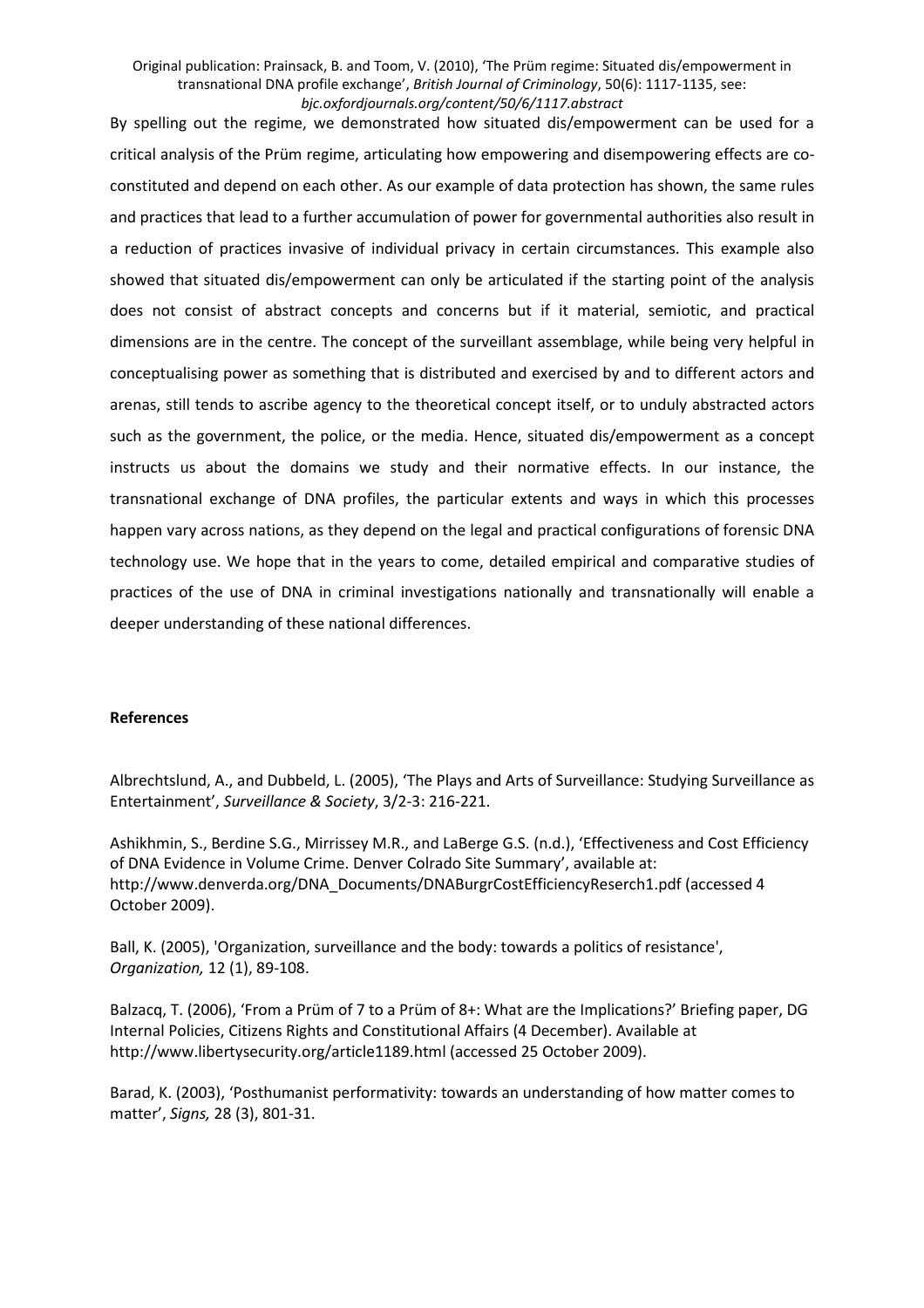Bellanova, R. (2008), 'The "Prüm Process": the way forward for EU police cooperation and data exchange?', in Guild, E., and Geyer, F., eds, *Security Versus Justice? Police and Judicial Cooperation in the European Union*, 203-21. Farnham, Surrey: Ashgate.

Bigo, D. (2006), 'Security, Exception, Ban and Surveillance', in: Lyon, D., ed, *Theorizing Surveillance: The Panopticon and Beyond*, 46-68. Uffculme: Willan Publishing.

Bond, J.W. (2007), 'Value of DNA Evidence in Detecting Crime', *Journal of Forensic Sciences*, 52(1), 128-136.

Boyne, R. (2000), 'Post-panopticism', *Economy and Society,* 29, 285–307.

Brewer, P.R., and Ley, B.L. (2010), 'Media use and public perceptions of dna evidence', *Science Communication,* 32(1), 93-117.

Bunyan, T. (2010), 'Just over the horizon - the surveillance society and the state in the E', *Race and Class,* 51(3), 1-12.

Butler, J.M. (2005), *Forensic DNA typing. Biology, technology, and genetics of STR markers* (2<sup>nd</sup> edition), Amsterdam, Elsevier Academic Press.

Cabezudo Bajo, M. J. (2010), Do DNA databases allow more efficiency in combating domestic and cross-border crime? Proceedings of the Colloqium of the International Association of Procedural Law: Electronic Justice, Present and Future, University of Pecs, Hungary, September 23-25 (in press).

Callon, M. (1986), 'Elements of a sociology of translation: Domestication of the Scallops and the Fishermen of St Brieuc Bay', in: Law, J., ed, *Power, Action and Belief: A New Sociology of Knowledge?* 196-233. London, Routledge.

Cole, S.A. (2001), *Suspect Identities. A History of Fingerprinting and Criminal Identification,* Cambridge, MA, Harvard University Press.

Cole, S.A. and Lynch, M. (2006), 'The social and legal construction of suspects', *Annual Review of Law and Social Science,* 2, 39-60.

Deleuze, G., and Guatarri, F. (1987), *A Thousand Plateaus*, Minneapolis, MN, University of Minnesota Press.

De Neve, J.E. (2007), 'The European Onion? How Differentiated Integration is Reshaping the EU', *Journal of European Integration*, 29(4), 503-521.

Digeser, P. (1992), 'The Fourth Face of Power', *Journal of Politics*, 54(4), 977-1007.

Dubbeld, L. (2006), 'Telemonitoring of cardiac patients: user-centred research as input for surveillance theories', in: Lyon, D., ed, *Theorizing Surveillance. The panopticon and beyond*, 182-205. Uffculme UK, Willan Publishing.

Durnal, E.W. (2010), 'Crime scene investigation (as seen on TV)',*Forensic Science International* 1999(1-3), 1-5.

EDNAP (European DNA Profiling Group), 'EDNAP – The European DNA Profiling Group', available at: http://www.isfg.org/EDNAP (accessed 12 October 2009).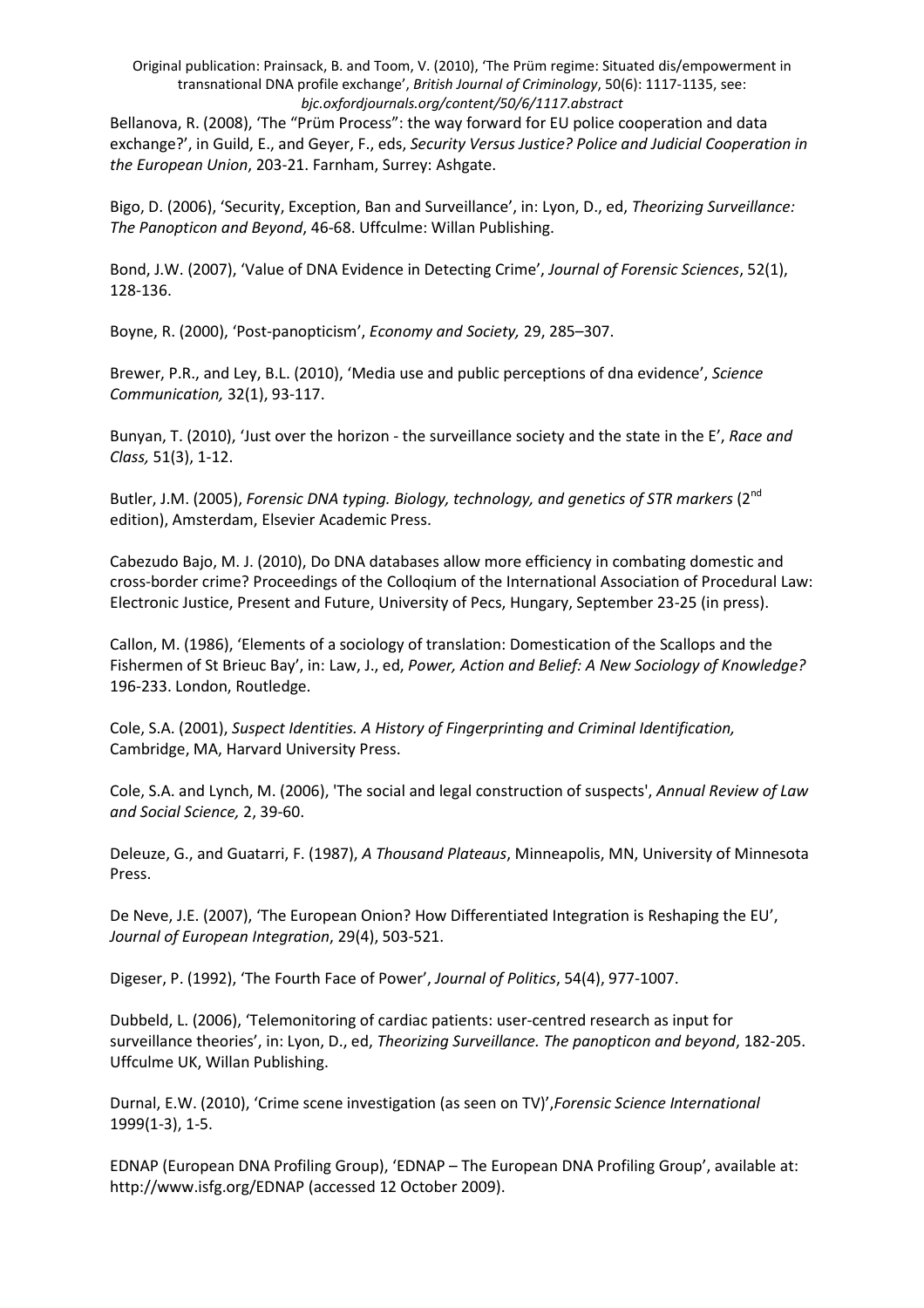Etzioni, A. (2004), 'DNA tests and DNA databases in criminal justice: individual rights and the common good', in Lazer D., ed, *DNA and the Criminal Justice System. The Technology of Justice*, 197-223. Cambridge; London: The MIT Press.

EU Council (2008), 'Council Framework Decision 2008/977/JHA of 27 November 2008 on the protection of personal data processed in the framework of police and judicial cooperation in criminal matters', available at: http://eur-

lex.europa.eu/LexUriServ/LexUriServ.do?uri=OJ:L:2008:350:0060:01:EN:HTML (accessed 14 June 2009).

EU Council (2009) 5060/09, 26 January 2009, available at: http://www.dnasporen.nl/docs/wetregelgeving/Prum-Noorwegen%20&%20IJsland.pdf (accessed 23 June 2010).

Fereday, L. (2004), 'DNA and other forensic science in the EU and beyond', *Forensic science conference proceedings. Beyond DNA in the UK – integration and harmonization*, London: Home Office science unit.

Fisher, T. (2004), 'International charter: International DNA GATEWAY', *Forensic science conference proceedings. Beyond DNA in the UK – integration and harmonization*, London: Home Office science unit.

Foucault, M. (1975), *Discipline and Punish: the Birth of the Prison*, New York, Random House.

Foucault, M. (1980a), *The History of Sexuality, Vol 1, An Introduction*, translation by Robert Hurley, New York, Random House.

Foucault, M. (1980b), *Power/Knowledge: Selected Interviews and Other Writings 1972-1977*, ed by Colin Gordon, translation by Leo Marshall, John Merpham, and Kate Soper, New York, Pantheon.

Foucault, M. (1983), 'The Subject and Power', in: Dreyfus H., and Rabinow P., eds, *Michel Foucault: Beyond Structuralism and Hermeneutics*, 2nd edition. Chicago, IL, University of Chicago Press.

Fraser, J. and Williams, R. (2009), 'The contemporary landscape of forensic science', in Jim Fraser and Robin Williams (eds.), *Handbook of Forensic Science,* Cullompton, UK, Willan Publishing.

Gill, P., Sparkes, R., Fereday, L., and Werrett, D.J. (2000), 'Report of the European Network of Forensic Science Institutes (ENSFI): formulation and testing of principles to evaluate STR multiplexes', *Forensic Science International*, 108: 1-29

Guild, E., Carrera, S., and Balzacq, T. (2008), 'The Changing Dynamics of Security in an Enlarged European Union'. Research paper for the project 'The Changing Landscape of European Liberty and Security' (October), available at: http://shop.ceps.eu/BookDetail.php?item\_id=1746 (accessed 25 October 2009).

Guild, E., and Geyer, F. (eds) (2008), *Security Versus Justice? Police and Judicial Cooperation in the European Unio*n, Farnham, Surrey, Ashgate.

Haggerty, K.D. (2006), Tear down the walls: on demolishing the panopticon, in: Lyon, D., ed, *Theorizing Surveillance. The panopticon and beyond*, 23-45. Uffculme, UK, Willan Publishing.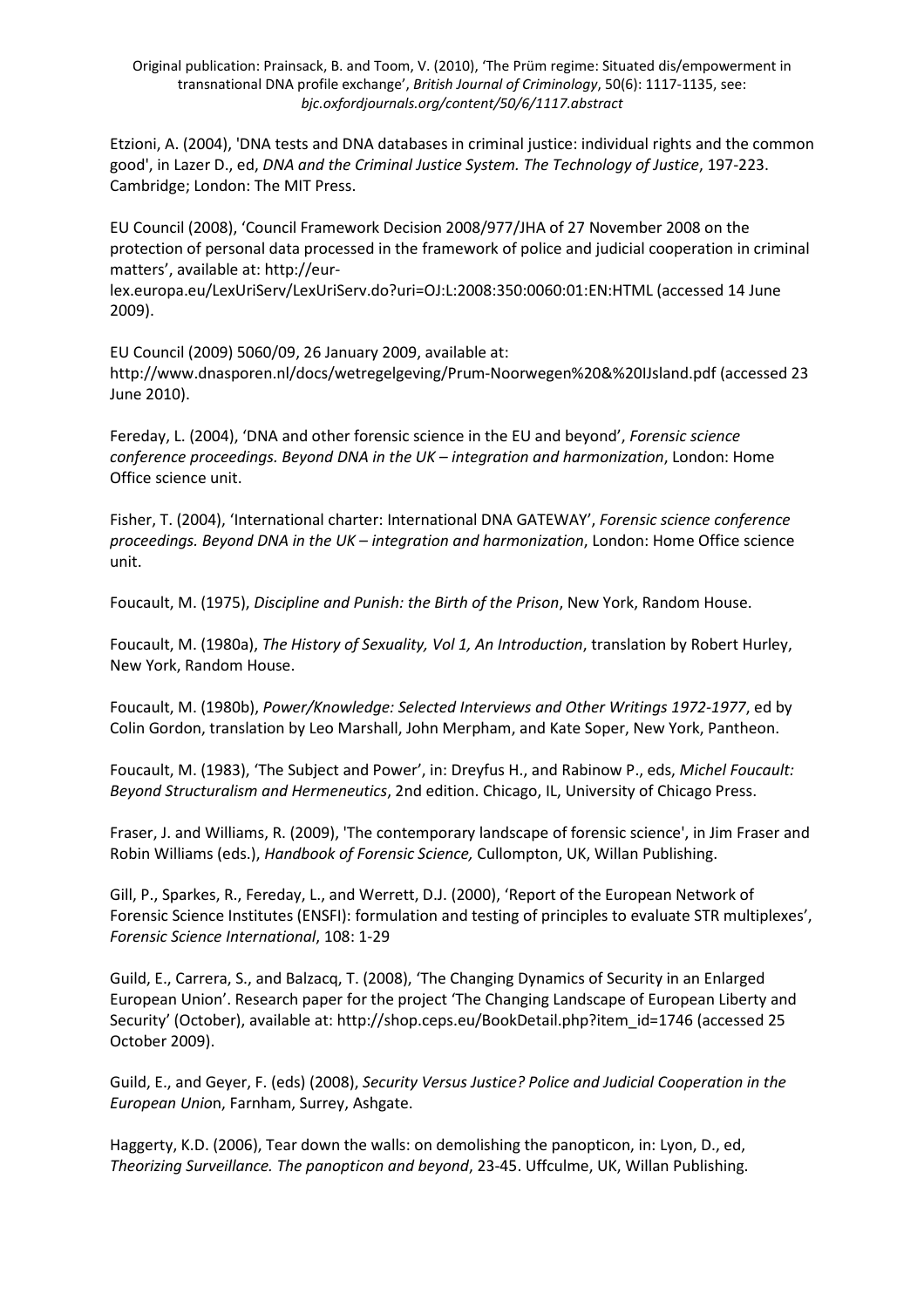Haggerty, K.D., Ericson, R. (2000), 'The surveillant assemblage', *British Journal of Sociology*, 51(4), 605-622.

Haraway, D.J. (1991), 'Situated knowledges: the science question in feminism and the privilige of partial perspective', in Haraway, D.J., ed, *Simians, Cyborgs and Women. The Reinvention of Nature*, London, Free Association Books.

Hier, S.P. (2004), 'Risky spaces and dangerous faces: Urban surveillance, social disorder and CCTV', *Social and Legal Studie,s* 13(4), 541-554.

Hindmarsh, R. and Prainsack, B., eds (2010), Genetic Suspects: Global Governance of Forensic DNA Profiling and Databasing. Cambridge, UK: Cambridge University.

 [UK] Home Office (2006), *DNA Expansion Programme 2000-2005: Reporting Achievement*. London: Home Office.

Huey, L. (2010). '"I've seen this on CSI": Criminal investigators' perceptions about the management of public expectations in the field', *Crime, Media, Culture,* 6(1), 49-68.

Innes, M. (2002), 'The 'process structures' of police homicide investigations', *The British Journal of Criminology,* 42 (4), 669-88.

Jasanoff, S. (2004), 'The idiom of co-production', in: Jasanoff, S., ed, *States of Knowledge. The coproduction of science and social order*, 1-12. London, UK.

Kimpton, C., Gill, P., et al (1995), 'Report on the second EDNAP collaborative STR exercise', *Forensic Science International*, 71(2), 137-52.

Kirkegaard, S. (2008), 'The Prüm decision – An uncontrolled fishing expedition in "Big Brother" Europe', *Computer Law and Security Report*, 24(3): 243-252.

Klauser, F. (2009), 'Interacting forms of expertise in security governance: The example of CCTV surveillance in Geneva International Airport', *British Journal of Sociology* 60(2): 279-297.

Kruse, C. (2010), 'Producing absolute truth: CSI science as wishful thinking', *American Anthropologist*, 112 (1), 79-91.

Latour, B. (1990), 'Drawing things together', in: Lynch, M., and Woolgar, S., eds, *Representation in Scientific Practice*, 19-68. Cambridge, MA, MIT Press.

Law, J. and Urry, J. (2004), 'Enacting the social', *Economy and Society,* 33 (3), 390-410.

Lemke, T., Krasmann, S., and Bröckling, U. (2000), 'Gouvernementalität, Neoliberalismus und Selbsttechnologien. Eine Einleitung', ('Governmentality, Neoliberalism, and Technologies of the Self. An Introduction'), in: Bröckling, U., Krasmann, S., and Lemke, T., eds, *Gouvernementalität der Gegenwart. Studien zur Ökonomisierung des Sozialen* (*Governmentality of the present. Studies on the economisation of the social realm*). Frankfurt am Main: Suhrkamp (in German).

Leriche, A., Vanek, D., et al (1998), 'Final report of the Interpol Working Party on DNA Profiling. Proceedings of the 2<sup>nd</sup> European Symposium on Human Identification', Promega Corporation, available at: <http://www.promega.com/geneticidproc/eusymp2proc/13.pdf>(accessed 28 November 2009).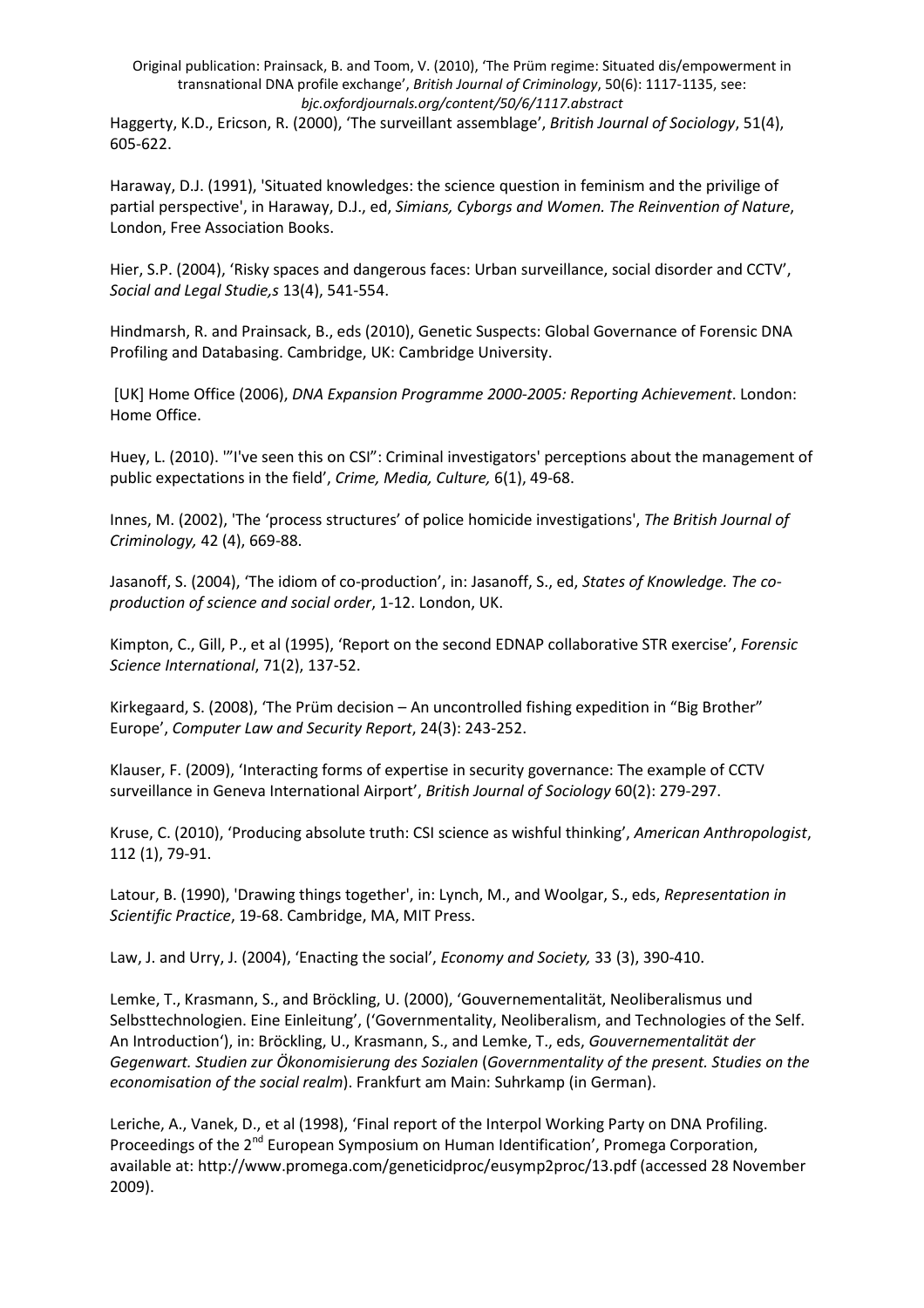Lippert, R. (2009), 'Signs of the surveillant assemblage: Privacy regulation, urban CCTV, and governmentality', *Social and Legal Studies*, 18(4), 505-522.

Luif, P. (2007), 'The Treaty of Prüm – A Replay of Schengen? Deliverable D83C of the project Wider Europe, deeper Integration? Constructing Network Europe', available at: [http://www.eu](http://www.eu-consent.net/library/deliverables/D38c.pdf)[consent.net/library/deliverables/D38c.pdf](http://www.eu-consent.net/library/deliverables/D38c.pdf) (accessed 25 October 2009).

Lynch, M., et al. (2008), *Truth Machine. The Contentious History of DNA Fingerprinting,* Chicago, IL, The University of Chicago Press.

Lynch, M., and McNally, R. (2009), 'Forensic DNA databases: The co-production of law and surveillance technologies', in: Atkinson, P., Glasner, P., and Lock, M., eds, *Handbook of Genetics and Society: Mapping the New Genomics Era*, 283-301, London, UK, Routledge.

Lyon, D. (1994), *The Electronic Eye: The Rise of Surveillance Society*, Oxford, UK, Polity Press.

Lyon, D. (2001), *Surveillance Society: Monitoring Everyday Life*, Buckingham, UK, Open University Press.

Lyon, D. (2003), 'Surveillance Technology and Surveillance Society', in: Misa, T.J., Brey, P., and Feenberg, A., eds, *Modernity and Technology*, 161-183. Cambridge, MA, MIT Press.

Machado, H., Miranda, D., and Santos, F. (2010), 'Prisoners' expectations towards forensic DNA surveillance: Stigma and reconfiguration of individual rights', paper presented at the conference A Global Surveillance Society? London, UK, 13-15 April.

Marx, G., Muschert, G.W. (2007), 'Personal information, borders, and the new surveillance studies', *Annual Review of Law and Social Science*, 3, 375-95.

Mathiesen, T. (1997), 'The Viewer Society: Michel Foucault's "Panopticon" Revisited', *Theoretical Criminology,* 1, 215–34.

McCartney, C. 2004), 'Forensic DNA sampling and the England and Wales national DNA database: a sceptical approach', *Critical Criminology*, 12, 157-178.

McCartney, C., Williams, R., and Wilson, T. (2010), Report: *The Future of Forensic Bioinformation*, Nuffield Foundation, London, UK (May).

M'charek, A. (2008), 'Silent witness, articulate collectives: DNA evidence and the inference of visible traits', *Bioethics*, 22, 519-28.

Monahan, T. (2010), *Surveillance in the time of insecurity*, New Brunswick, NJ, Rutgers University Press.

Paras, E. (2006), *Foucault 2.0: Beyond Power and Knowledge*, New York, Other Press.

Prainsack, B. (2006), '''Negotiating Life'': The Regulation of Embryonic Stem Cell Research and Human Cloning in Israel', Social Studies of Science, 36: 173–205.

———(2007), 'Commentary on the Nuffield Council on Bioethics Report on ''The Forensic Use of Bioinformation: Ethical Issues''', BioSocieties, 3: 92–7.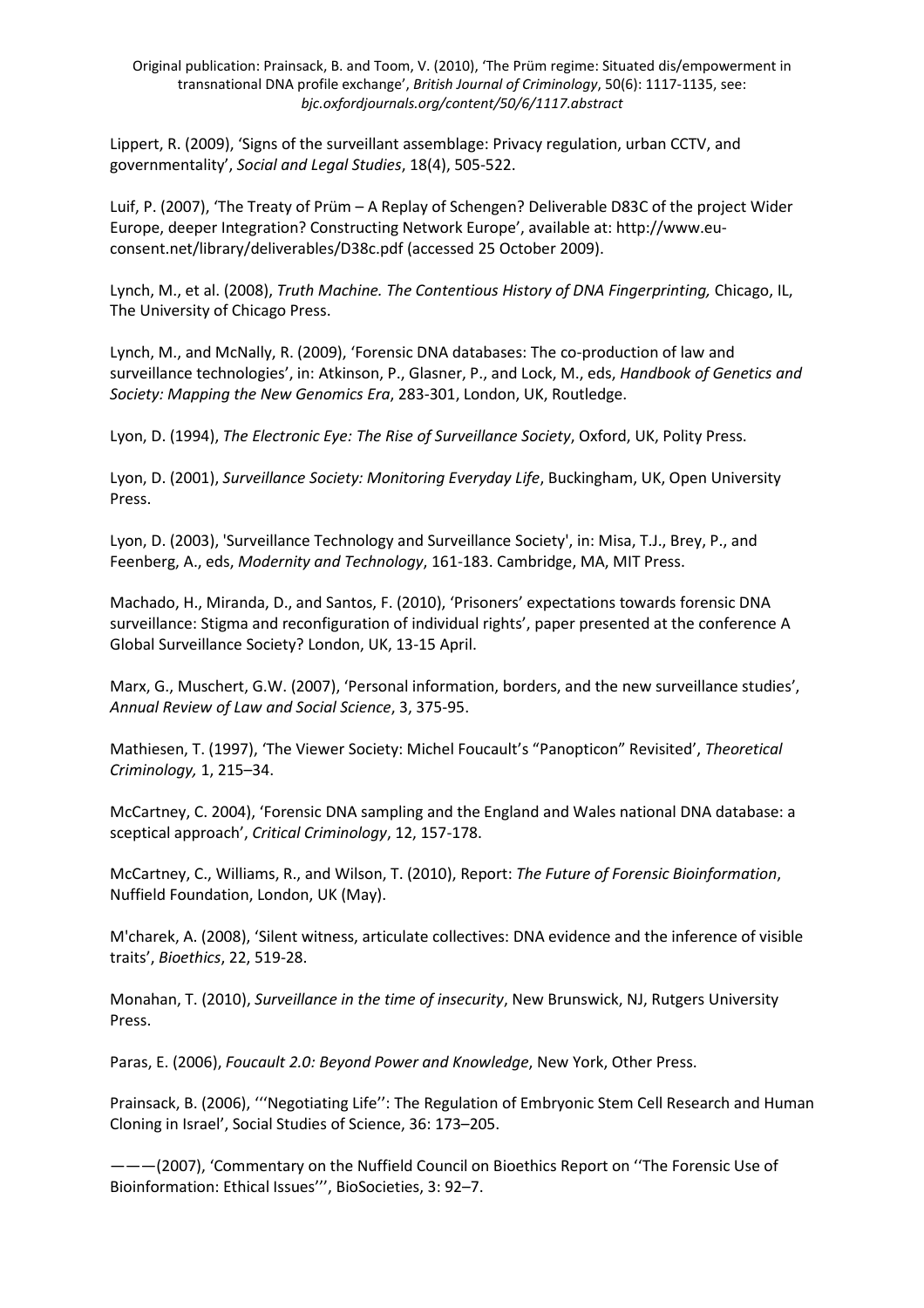<span id="page-22-0"></span>———(2010 a), 'Key Issues in DNA Profiling and Databasing: Implications for Governance', in R. Hindmarsh and B. Prainsack, eds, Genetic Suspects: Global Governance of DNA Profiling and Databasing, 15–39. Cambridge, UK: Cambridge University Press.

———(2010 b), 'Partners in Crime: The Use of Forensic DNATechnologies in Austria', in R. Hindmarsh and B. Prainsack, eds, Genetic Suspects: Global Governance of DNA Profiling and Databasing, 153–74. Cambridge, UK: Cambridge University Press.

Prainsack, B. and Kitzberger, M. (2009), 'DNA behind bars: ''Other'' ways of knowing DNA technologies', Social Studies of Science, 39: 51–79.

Prüm Decision (2008), 'Council Decision 2008/615/JHA on the stepping up of cross-border cooperation, particularly in combating terrorism and cross-border crime', available at http://eurlex.europa.eu/LexUriServ/LexUriServ.do?uri=OJ:L:2008:210:0001:0011:EN:PDF, and 'Council Decision 2008/616/JHA on the implementation of Decision 2008/615/JHA', available at [http://eur](http://eur-lex.europa.eu/LexUriServ/LexUriServ.do?uri=OJ:L:2008:210:0012:0072:EN:PDF)[lex.europa.eu/LexUriServ/LexUriServ.do?uri=OJ:L:2008:210:0012:0072:EN:PDF](http://eur-lex.europa.eu/LexUriServ/LexUriServ.do?uri=OJ:L:2008:210:0012:0072:EN:PDF) (accessed February 2010).

Prüm Treaty (2005), 'Convention between the Kingdom of Belgium, the Federal Republic of Germany, the Kingdom of Spain, the French Republic, the Grand Duchy of Luxembourg, the Kingdom of the Netherlands and the Republic of Austria on the stepping up of cross border cooperation, particularly in combating terrorism, cross border crime and illegal migration', 27 May, http://www.libertysecurity.org/IMG/pdf/Prum-ConventionEn.pdf (accessed 28 November 2009).

Roman, J., Reid, S., et al (2008), 'The DNA Field Experiment: Cost-Effectiveness Analysis of the Use of DNA in the Investigation of High-Volume Crimes', Urban Institute, Justice Policy Center, Washington, DC. Available at: http://www.urban.org/UploadedPDF/411697\_dna\_field\_experiment.pdf (accessed 4 October 2009).

Rose, N. (1996), *Inventing Our Selves. Psychology, Power, and Personhood*, Cambridge, UK, Cambridge University Press.

Rose, N. (1999), *Powers of Freedom. Reframing Political Thought*, Cambridge, UK, Cambridge University Press.

Toom, V. (2009), 'De wereld achter het DNA-bewijs: Betrouwbaarheid in een Nederlands laboratorium voor DNA-onderzoek' ('The World behind DNA Evidence: Reliability in a Dutch Laboratory for DNA Research'), Nederlands Juristenblad, 328: 416–23. (in Dutch).

——— (2010 a), 'Inquisitorial Forensic DNA Profiling in the Netherlands and the Expansion of the Forensic Genetic Body', in R. Hindmarsh and B. Prainsack, eds, Genetic Suspects: Global Governance of DNA Profiling and Databasing, 175–96. Cambridge, UK: Cambridge University Press.

———(2010 b), 'Producing Suspects: The Politics of the National DNA Database of England and Wales: A Review of Genetic Policing: The Use of DNA in Criminal Investigations by Robin Williams & Paul Johnson', Science as Culture, 19(3): 387-391.

Wagenaar, H., and Cook, S.D.N. (2003), 'Understanding policy practices: action, dialectic and deliberation in policy analysis', in: Hajer, M., and Wagenaar, H., eds, *Deliberative Policy Analysis. Understanding Governance in the Network Society*, 139-171, Cambridge, UK, Cambridge University Press.